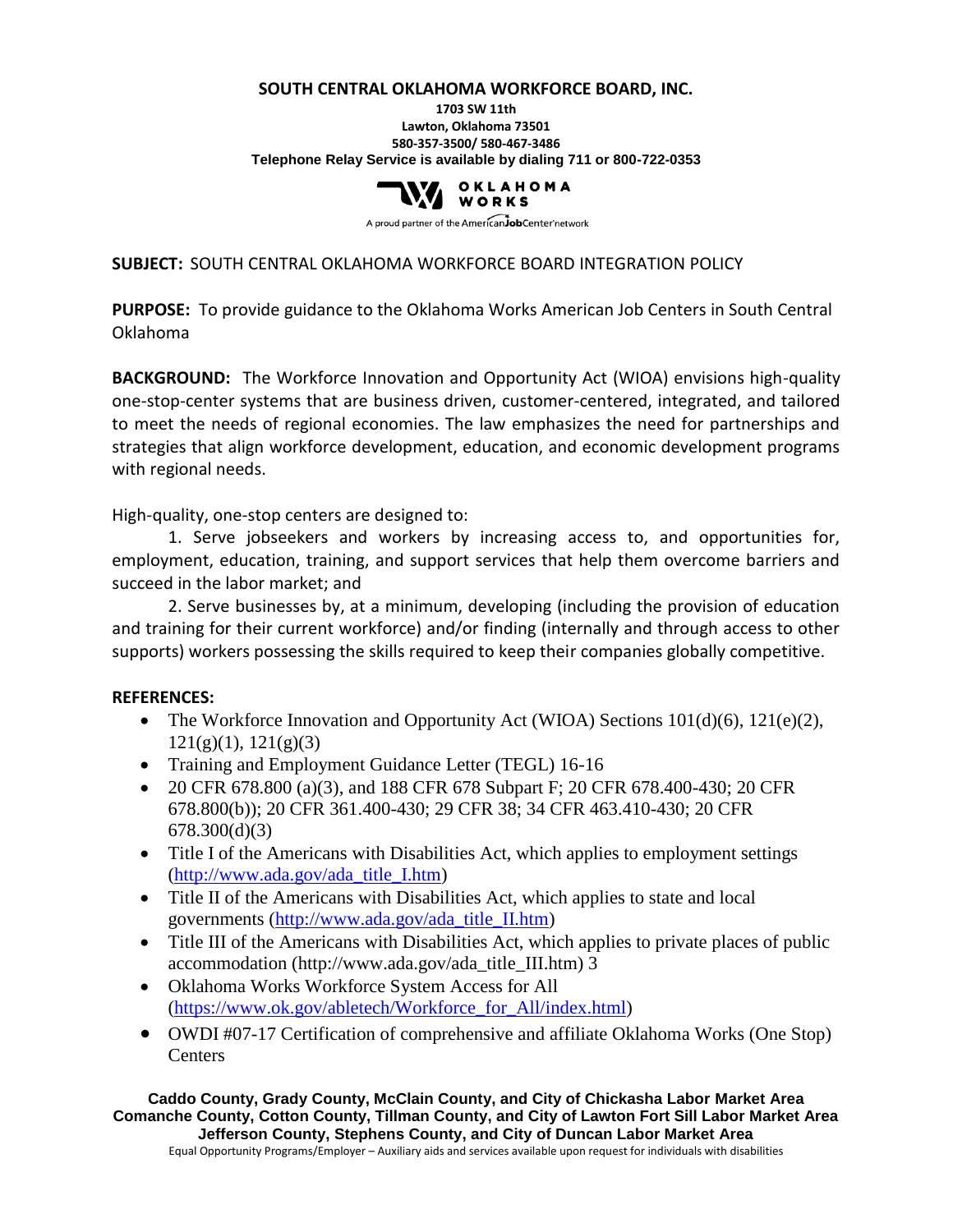**IMPORTANT!** This document contains **important information** about your rights, responsibilities and/or benefits. It is critical that you understand the information in this document,and we will provide the information in your preferred language at no cost to you. **Call Lafonda Crowder (580) 357-3500** for assistance in the translation and understanding of the information in this document.

**¡IMPORTANTE!** Este documento contiene **información importante** sobre sus derechos, responsabilidades y/o beneficios. Es importante que usted entienda la información en este documento. Nosotros le podemos ofrecer la información en el idioma de su preferencia sin costo alguno para usted. **Llame al Lafonda Crowder (580) 357-3500** para pedir asistencia en traducir y entender la información en este documento.

**Telephone Relay Service is available by dialing 711 or 800-722-0353**

# **POLICY: Oklahoma Works One Stop Centers**

The South-Central Oklahoma Workforce Board (SCOWB) has designated one comprehensive workforce center and two affiliates throughout the eight county area.

**Comprehensive Center**: A comprehensive one-stop center is a physical location where job seeker and employer customers can access the programs, services, and activities of all required onestop partners.

The comprehensive one-stop center must provide:

(1) Career services, described in 20 CFR 678.430 and TEGL 16-16;

(2) Access to training services described in 20 CFR 680.200;

(3) Access to any employment and training activities carried out under sec.134(d) of WIOA;

(4) Access to programs and activities carried out by one-stop partners listed in 20 CFR 678.400 through 678.410, including the Employment Service program authorized under the Wagner-Peyser Act, as amended by WIOA title III (Wagner-Peyser Act Employment Service program); and

(5) Workforce and labor market information.

Customers must have access to these programs, services, and activities during regular business days and hours at a comprehensive one-stop center. Times to accommodate the schedules of individuals who work on regular business days will be provided on an individual basis upon a request to the center staff and approval by the center manager or one-stop operator. Reasonable accommodations to adhere to the request will be made. Prior approval for hourly staff to work overtime must be authorized by the provider's supervisor. If customer feedback indicates extended hours are needed then the workforce system improvement committee may extend hours of operation.

"Access'' to each partner program and its services means: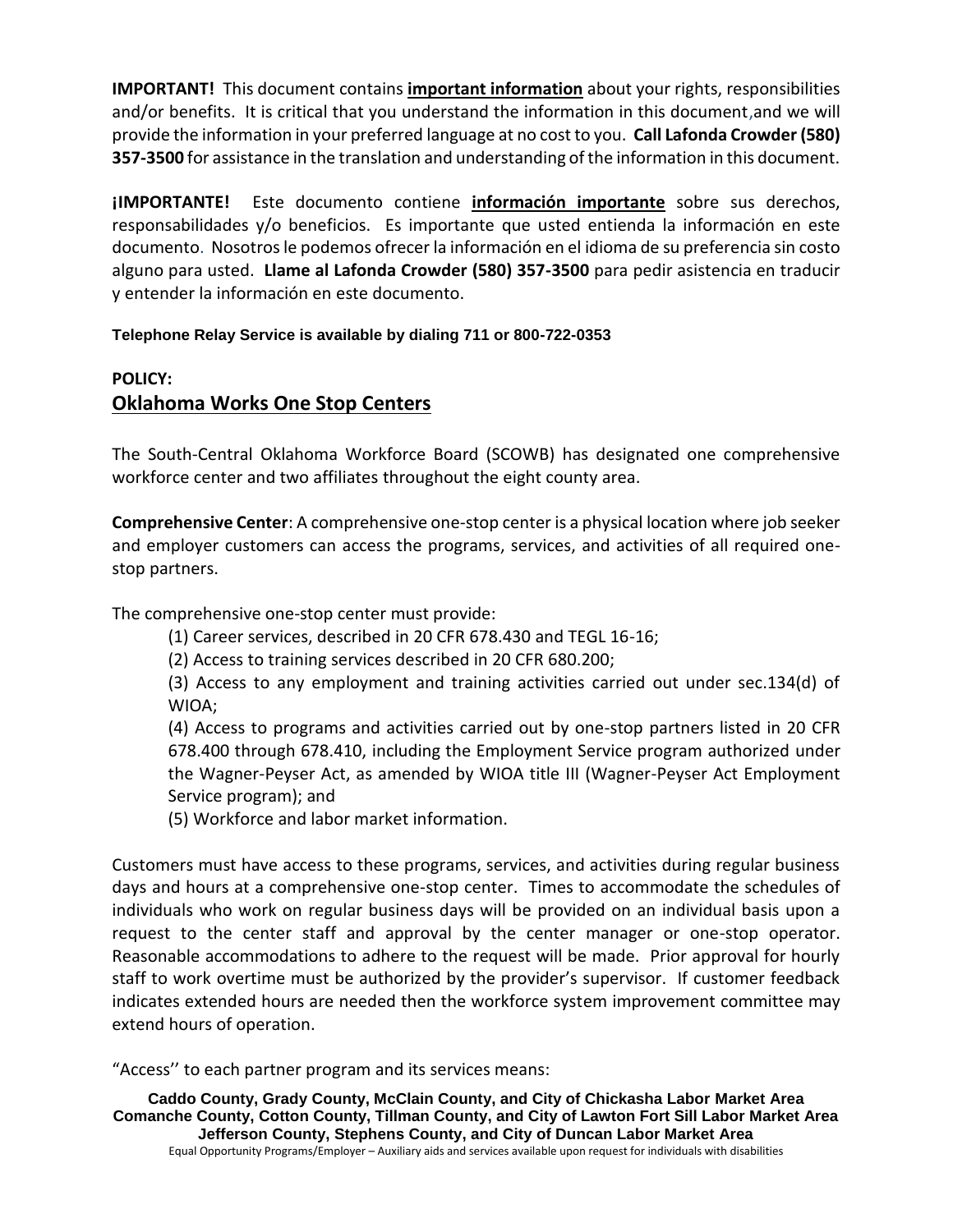(1) Having a program staff member physically present at the one-stop center;

(2) Having a staff member from a different partner program physically present at the onestop center appropriately trained to provide information to customers about the programs, services, and activities available through partner programs; or

(3) Making available a direct linkage through technology to program staff who can provide meaningful information or services.

A ''direct linkage'' means providing direct connection at the one-stop center, within a reasonable time, by phone or through a real-time Web-based communication to a program staff member who can provide program information or services to the customer.

A ''direct linkage'' cannot exclusively be providing a phone number or computer website that can be used at an individual's home; providing information, pamphlets, or materials; or making arrangements for the customer to receive services at a later time or on a different day. If the direct linkage is provided via telephone, access must be a phone line dedicated to serving onestop customers in a timely manner. If the direct linkage is provided via technology, access must enable trained staff to provide remote assistance through technology such as live web chat (e.g. Skype, Facetime), video conference, or other similar technology that involves a form of one-onone assistance. As applicable and practical, one-stop partners should make services accessible to individuals electronically in a way that improves efficiency, coordination, and quality in the delivery of one-stop partner services.

All comprehensive one-stop centers and the technology they provide to Job Seekers must be accessible to individuals with disabilities, as described in 29 CFR part 38, the implementing regulations of WIOA sec.188. Oklahoma's Access for All was developed as a system-wide effort and includes two parts to the Access for All Certification in Oklahoma. One considers accessibility in the physical space and the other considers accessibility in technology. Both focus on the environments that Job Seekers interact with when participating in services provided by the Oklahoma Works Workforce System Partners. In the end, Oklahoma Works Workforce System Partners and Workforce Areas work through an Access for All Accessibility Process to achieve certification.

**Affiliate Center:** An affiliated site, or affiliate one-stop center, is a site that makes available to job seeker and employer customers one or more of the one-stop partners' programs, services, and activities with a physical presence of combined staff more than 50 percent of the time the center is open. An affiliated site does not need to provide access to every required one-stop partner program. The frequency of program staff's physical presence in the affiliated site will be determined at the local level. Affiliated sites are access points in addition to the comprehensive one-stop center(s) in each local area. If used by local areas as a part of the service delivery strategy, affiliate sites must be established in a manner that supplements and enhances customer access to services. All affiliated sites must be accessible to individuals with disabilities, as described in 29 CFR part 38, the implementing regulations of WIOA sec. 188.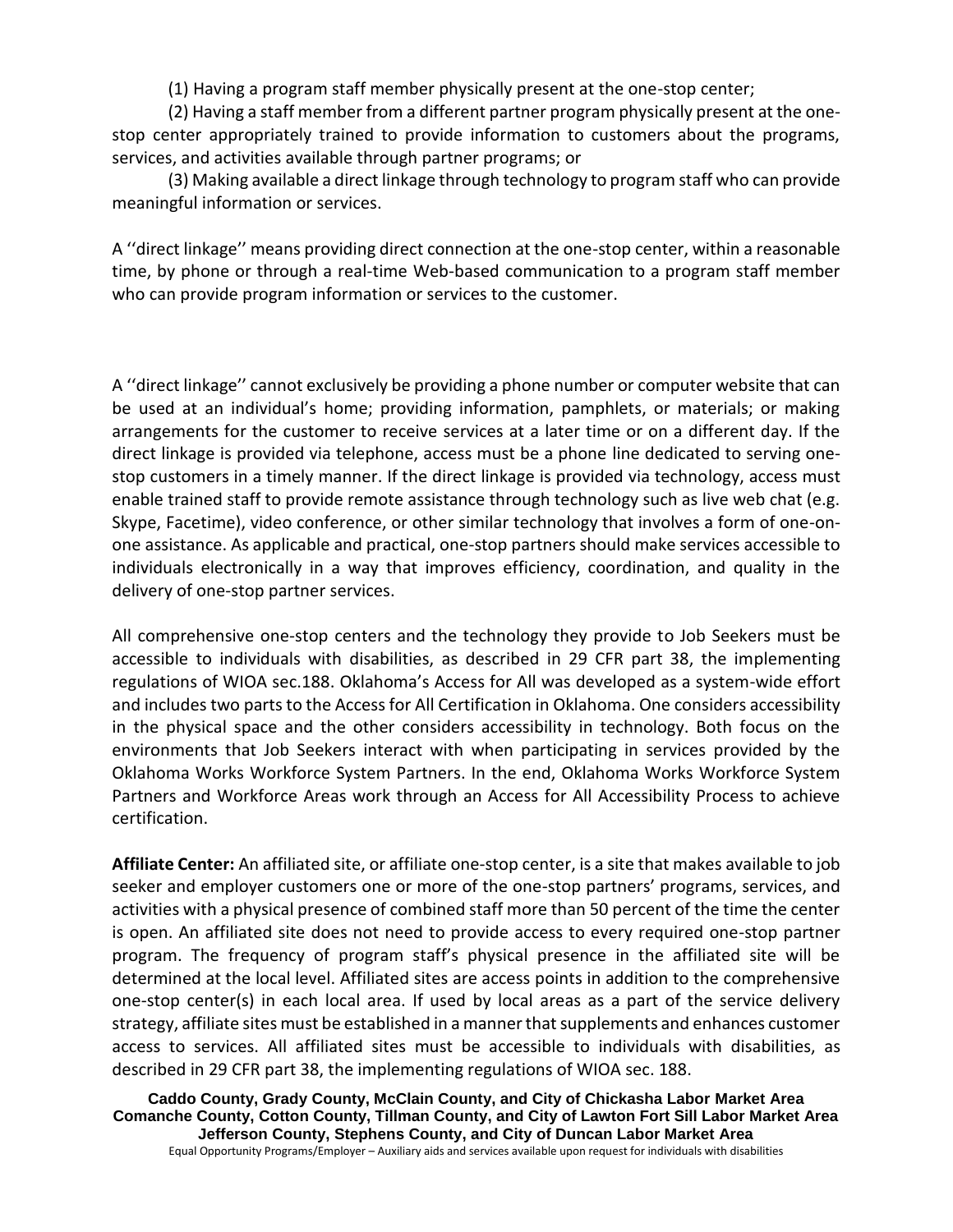If Wagner-Peyser Act employment services are provided at an affiliated site, there must be at least one or more other partners in the affiliated site with a physical presence of combined staff more than 50 percent of the time the center is open. Additionally, the other partner must not be the partner administering local veterans' employment representatives, disabled veterans' outreach program specialists, or unemployment compensation programs. If Wagner-Peyser Act employment services and any of these 3 programs are provided at an affiliated site, an additional partner or partners must have a presence of combined staff in the center more than 50 percent of the time the center is open.

The SCOWB will examine lease agreements and property holdings throughout the one-stop delivery system in order to use property in an efficient and effective manner. Where necessary and appropriate, the SCOWB will take expeditious steps to align lease expiration dates with efforts to consolidate one-stop operations.

**Specialized Center:** Any network of one-stop partners or specialized centers, as described in 20 CFR 678.300(d)(3), must be connected to the comprehensive one-stop center and any appropriate affiliate one-stop centers by having processes in place to make referrals to these centers and the partner programs located in them.

### **One Stop Operator**

The one-stop operator must coordinate the service delivery of required one-stop partners and service providers in the Oklahoma Works one-stop centers and affiliate offices throughout the South-Central Area. Additionally, the one-stop operator is responsible for ensuring the service delivery system at the one-stop centers and affiliate offices fully integrate the products, protocols, and quality standards that conform to SCOWB Regional and Local Plans. The geographical coverage area for the South-Central Workforce Board is comprised of eight counties with three Centers located in: Lawton, Duncan and Chickasha.

The local board may establish additional roles of the one stop operator, including, but not limited to:

- Coordinating service providers within the Center and across the one-stop system;
- Being the primary provider of services within the Center;
- Providing some of the services within the Center; or
- Coordinating service delivery in a Multi-Center area;

**Caddo County, Grady County, McClain County, and City of Chickasha Labor Market Area Comanche County, Cotton County, Tillman County, and City of Lawton Fort Sill Labor Market Area** The One-Stop Operator coordinates, facilitates, promotes, designs, and expedites services for the workforce boards in designated Workforce Centers. The scope of operations involves the delivery of the full array of Workforce Innovation and opportunity Act (WIOA) services, including WIOA mandated and non-mandated partner organizations to all interested job seekers and employers in the Workforce Centers. In addition, the One-Stop Operator provides management and oversight of the partnership of agencies that

**Jefferson County, Stephens County, and City of Duncan Labor Market Area** Equal Opportunity Programs/Employer – Auxiliary aids and services available upon request for individuals with disabilities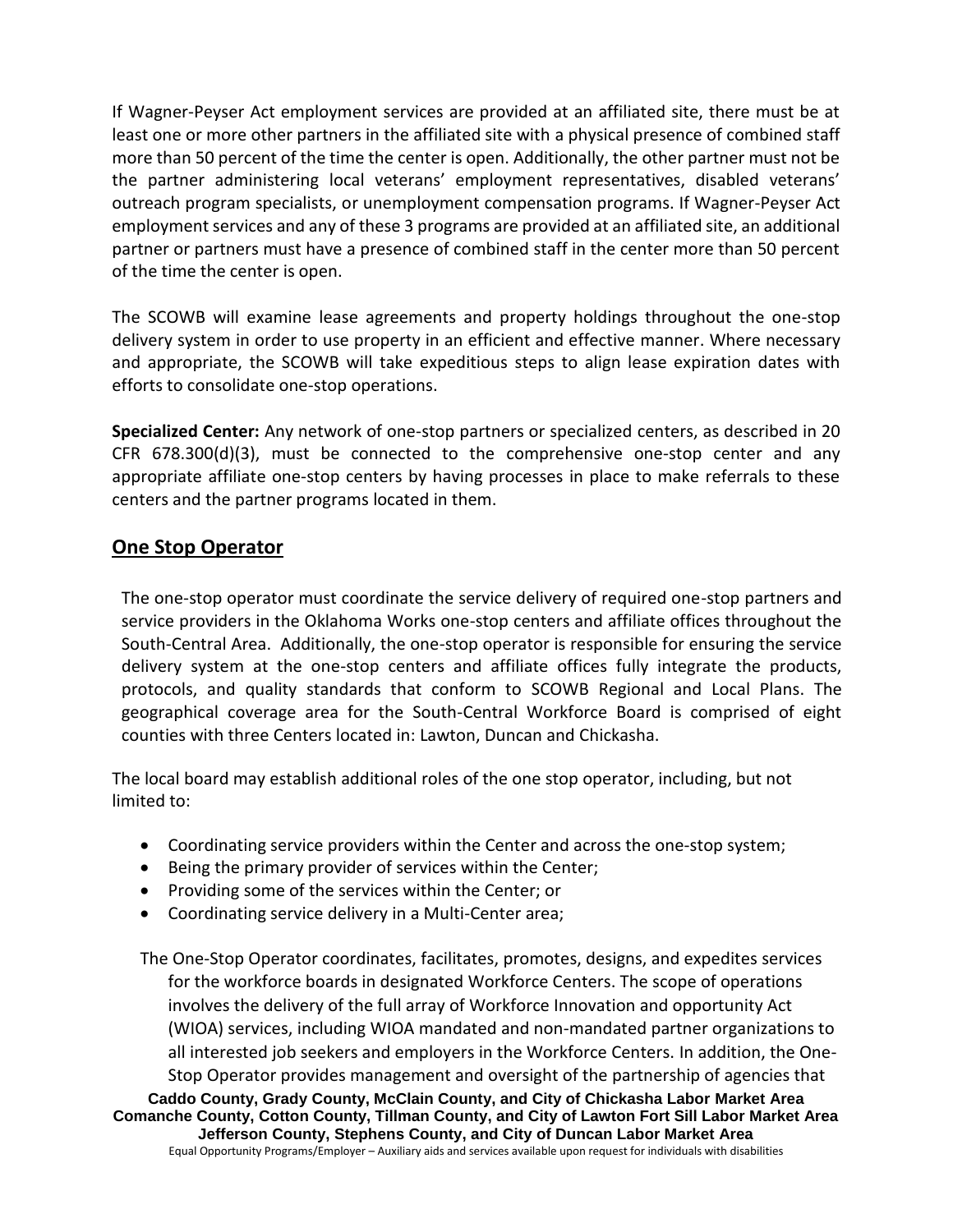complies with the Workforce Center system. The primary goal of the Operator is to create a seamless system of partners among workforce development, economic development, business, and community agencies in order to meet the needs of employers and job seekers in the South-Central region. The Operator will oversee the development of a workforce that meets the employers' needs in the region. The One-Stop Operator will work closely with workforce board staff to effectively implement an integrated system for employers and job seekers.

- The Operator shall insure that Oklahoma Works partners, on an ongoing basis, deliver quality and timely career services;
- The Operator shall provide information and access to training services, including serving as the point of access to training services for participants under WIOA;
- The Operator shall provide access to the labor market data, information, and analysis and all job search, placement, recruitment, and other labor exchange services authorized by Wagner-Peyser. Wagner-Peyser services are mandated to co-locate within the Works Centers; and
- The Operator shall insure that all Center services and outreach materials are Americans with Disabilities Act (ADA) and Equal Opportunity Employment Act (EOE) compliant.
- The Operator will work in close partnership with the workforce board staff to provide guidance and leadership to the Oklahoma Works system to achieve the following outcomes:
	- o Deliver a high-quality, consistent set of services to job seekers and employer customers.
	- $\circ$  Ensure a mix of services that allow the system to serve a diverse customer base.
	- o Coordinate services and funding to support customer access to and success in postsecondary education.
	- $\circ$  Support job seekers and workers progress toward economic self-sufficiency.
	- o Promote business and industry sector and employer-driven skill development strategies.
	- o Maintain and consistently improve the integration of services and service providers within Oklahoma Works.
	- o Ensure high levels of accountability, cost-efficiency, and innovation to maximize resources and customer satisfaction.

The Operator is responsible for implementing and managing the Oklahoma Works system under policies and guidelines established by the Workforce Boards, the State and the Department of Labor. Under this component, the Operator is responsible for coordinating with the Workforce Boards to ensure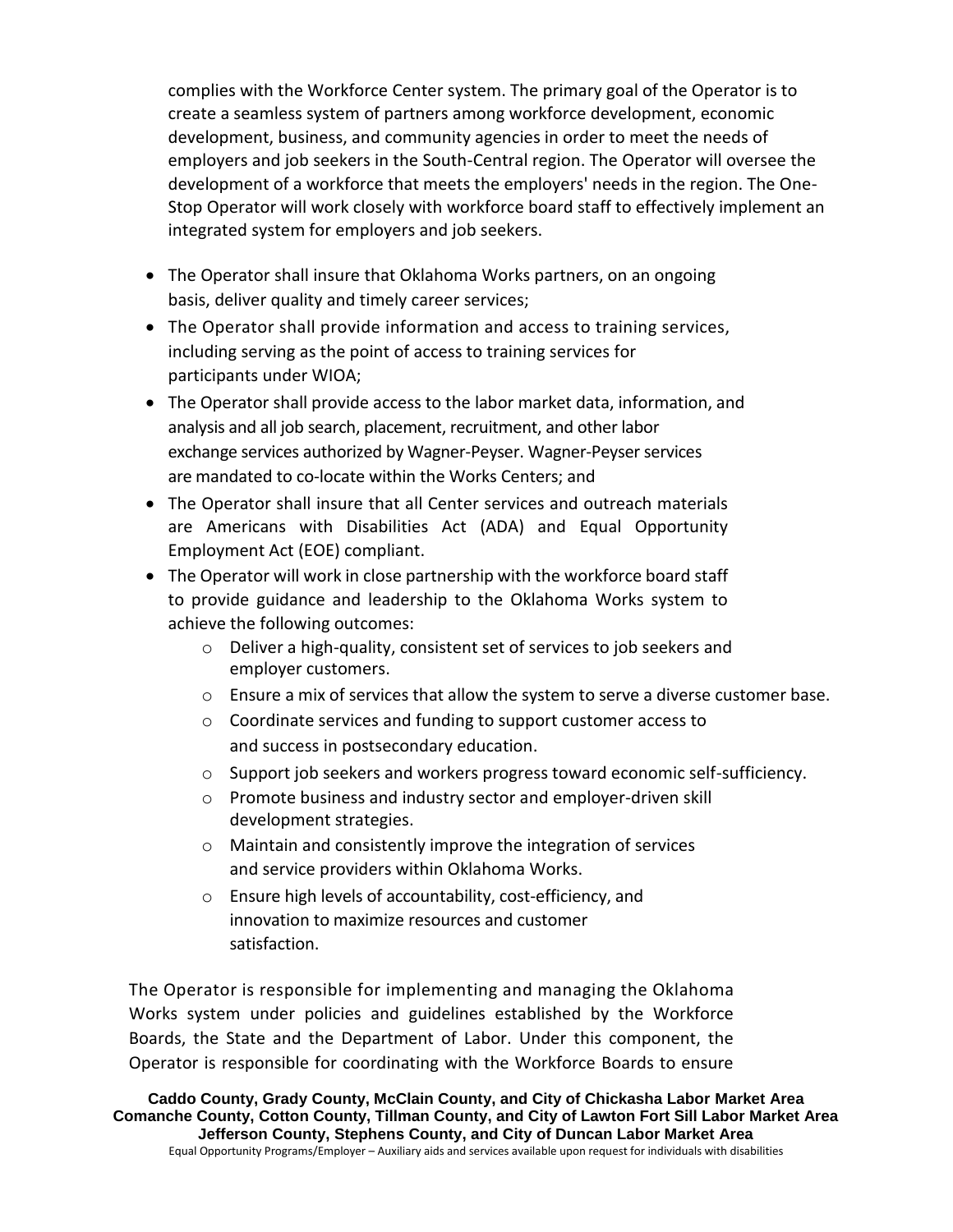system-wide standards are achieved and to utilize continuous quality improvement assessment tools to document positive change and to systemize standards and their usage across the system.

#### **Integrated Services**

- Work with Workforce Board staff to manage resource sharing and allocation in Oklahoma Works sites;
- Management of universal core services;
- Coordinating with the state on local rapid response teams and activities;
- Supporting system communications;
- Coordinating staff competency training.

#### **Business Services**

- Providing quality services to businesses;
- Identifying and integrating business services best practices into Oklahoma Works;
- Coordinating events based on local labor market needs and job seeker assessments;
- Participating in statewide planning activities related to business services.

#### **Center Managers**

The center manager will oversee day to day operations under the guidance from the One-Stop Operator. The center manager position is a non-compensated position.

#### **Priority of Services**

**Eligibility for Priority of Service:** Veterans and eligible spouses, including widows and widowers as defined by each partner agency, are eligible for priority of service.

The priority of service regulations refer to those veterans and spouses who are eligible for priority of service as "covered persons" and refer to those not eligible for priority of service as "noncovered persons." In the interest of specificity, this guidance refers to those eligible as "veterans and eligible spouses." However, in the interest of brevity, this guidance also adopts the regulatory terminology by referring to those who are not eligible as "non-covered persons."

SCOWB has a priority of services policy for the title I WIOA Program. Each partner agency has their own legislative policies for serving veterans.

## **"Access for All"**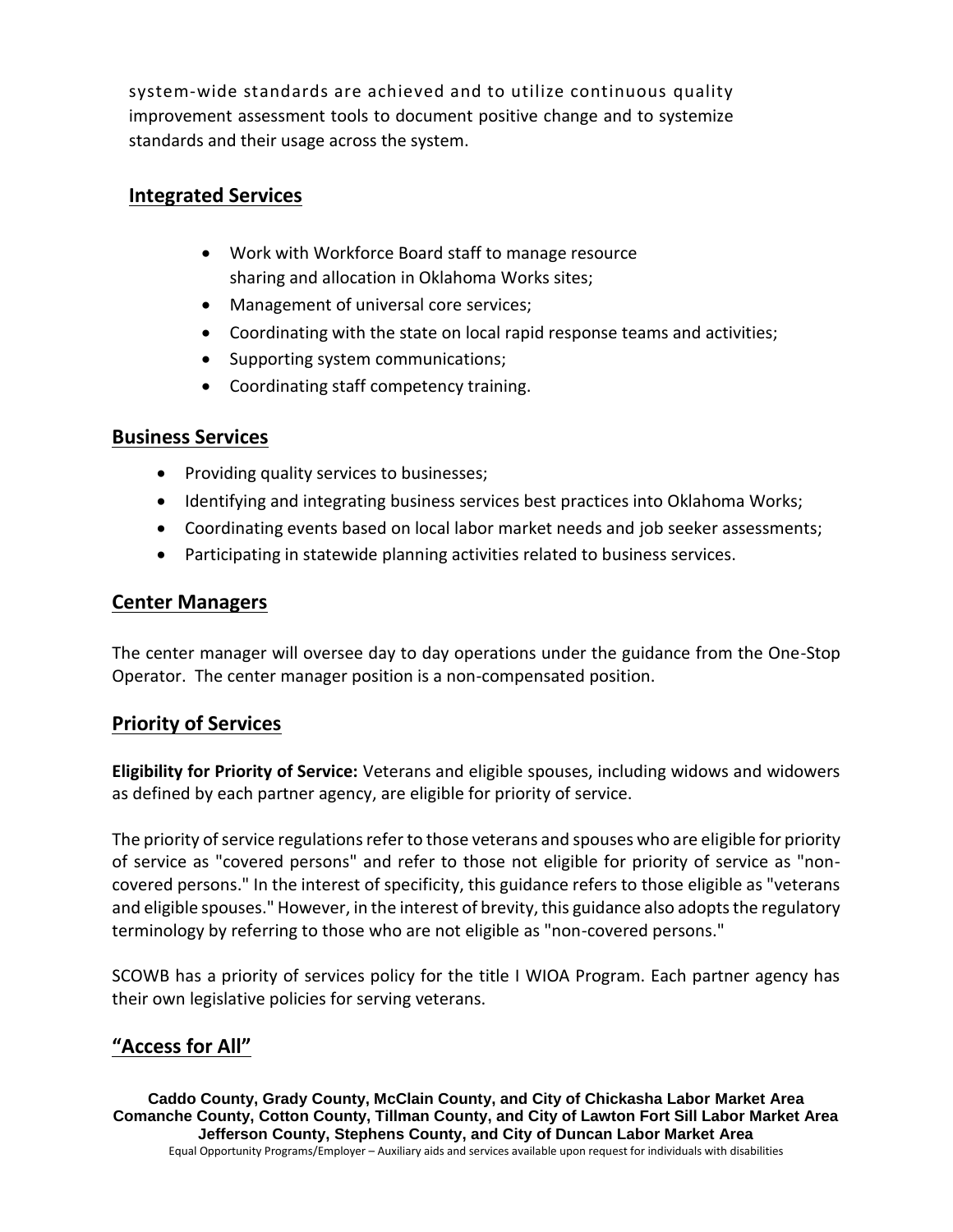The Board is committed to complying with the requirements of WIOA section 188 and the Americans with Disabilities Act (ADA) to maximize access to services in the South-Central Area for people with disabilities. We require entities within the one-stop delivery system (including one-stop operators and one-stop partners) to comply with WIOA section 188 and the ADA by implementing policies, procedures, protocols and practices for programmatic accessibility of facilities, programs and services. The One-Stop Centers will comply with the ADA by promoting inclusion, choice, and accessibility. The SCOWB's One-Stop Operator ADA coordinator and staff will assure that job seekers with disabilities have programmatic access to all services.

The SCOWB will utilize The [Roadmap for Physical and Technology Accessibility Standards](https://www.ok.gov/abletech/Workforce_for_All/Roadmap_for_Accessible_Standards_Certification.html)  [Certification](https://www.ok.gov/abletech/Workforce_for_All/Roadmap_for_Accessible_Standards_Certification.html) process to address physical and programmatic accessibility of facilities, programs and services, technology, and materials for individuals with disabilities.

### **Functions and Customer Flow within the center**

All activities are, and will continue to be, conducted in accordance with federal, state and local regulations, policies, procedures and memorandums. The "customer flow" model below provides an illustration of the transition from one level of services to the next. The narrative below explains the details of each level or component of service. Services in South-Central Oklahoma will be provided through an integrated approach.

Services will be provided with the One-Stop Operator in coordination with the Center Manager having the authority to organize staff by functions. The Customer Flow model has been developed to demonstrate the general concept and basic principles for "customer flow" for those individual job seekers physically entering Oklahoma Works Center. The Customer Flow model is not all inclusive and will be transformed as staff makes the transitions – documenting what works and what does not.

Each integrated Center will utilize a single customer flow model based on customer need, not program requirements, with the following services and actions occurring at the integrated Centers.

(1) All customers will receive prompt service with no future scheduling of appointments for initial welcoming functions.

(2) OKJobMatch will be used to gather non-repetitive data in real time in each appropriate functional unit.

(3) Every customer's computer comfort level must be ascertained with some plan to accommodate their lack of comfort via tutorials or pencil and paper assessments.

(4) Customers will receive an orientation to services available throughout the workforce system and labor market

(5) Customers must be offered or referred for remediation for any deficiencies or barriers to employment identified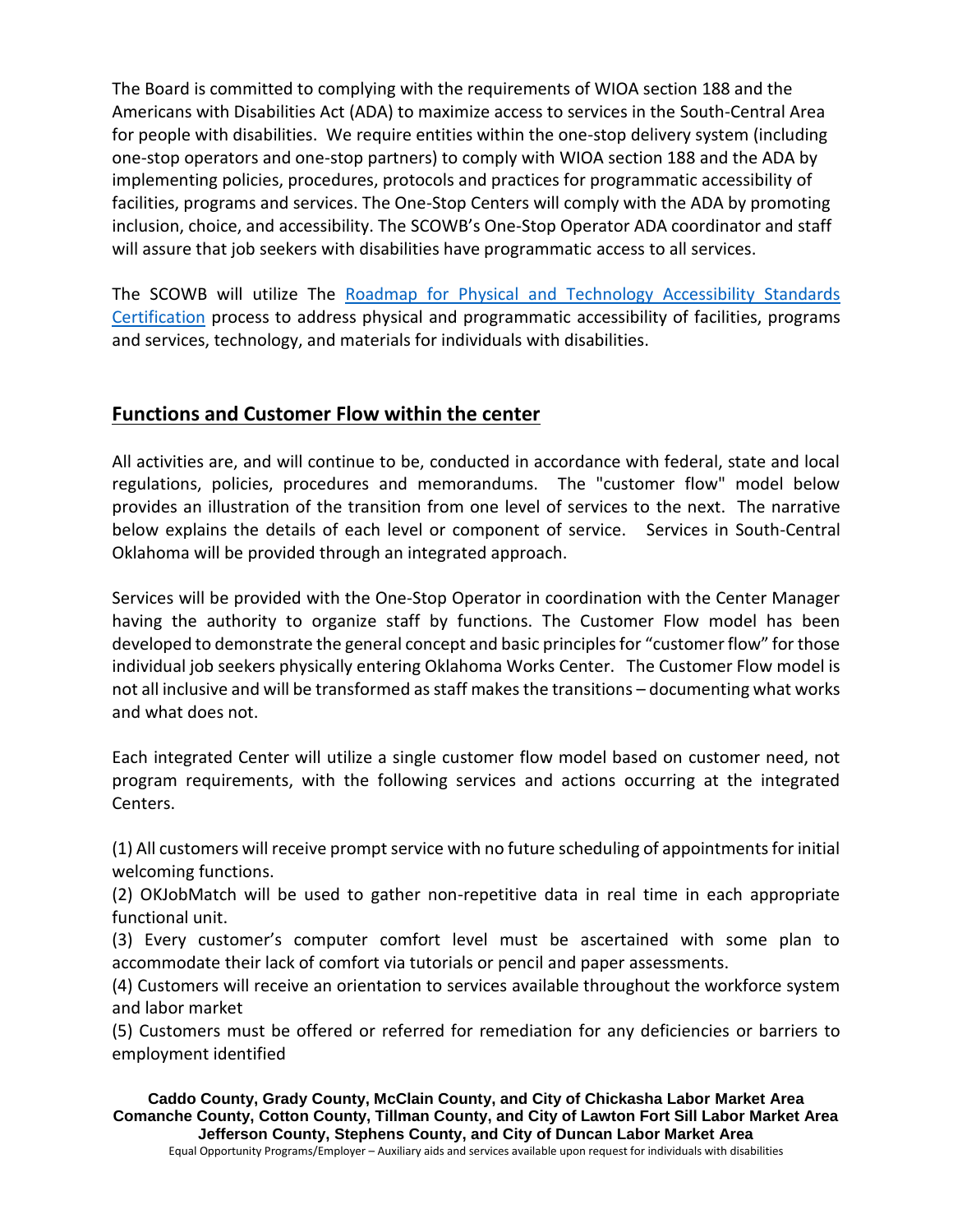**Integrated Services** will begin with a needs evaluation with initial contact of the One Stop Center. Integrated Services should provide a seamless customer flow without a customer being able to distinguish the staff member's agency.

**Customer Solutions** as the first point of contact, will greet customers as they enter the Oklahoma Works Center. The three major services provided by this functional role are Welcome; Data Collection; and Assessment. The function will be apprised of the processes for making determinations for the individual's customer flow specific to that individual's skills, education, work history and career needs. With many of Oklahoma's available workforce lacking essential basic skills needed for current jobs, it is critical that an assessment component be integrated into the overall career assessment and job matching/referral process. Information from this evaluation will provide for more appropriate referrals to targeted jobs, services, education and training that address the specific skills needed by the individual. The assessment system is directly based on the articulated needs of local employers, the customer, and the local labor market.

The One-Stop Operator will ensure all center staff receives EEO training on an annual basis. Each center must post "Equal Opportunity is the Law" in English and Spanish versions as well as "Nine in One" poster.

## **"Reasonable Accommodations"**

**(a)** With regard to any aid, benefit, service, training, and employment, a [recipient](https://www.law.cornell.edu/definitions/index.php?width=840&height=800&iframe=true&def_id=5ba810ea4dc0b0517b1725cf5fc8520f&term_occur=1&term_src=Title:29:Subtitle:A:Part:38:Subpart:A:38.14) must provide [reasonable accommodations](https://www.law.cornell.edu/definitions/index.php?width=840&height=800&iframe=true&def_id=966f8005e74e5825ad62c40f335b7255&term_occur=2&term_src=Title:29:Subtitle:A:Part:38:Subpart:A:38.14) to qualified individuals with disabilities who are [applicants,](https://www.law.cornell.edu/definitions/index.php?width=840&height=800&iframe=true&def_id=fd0ea72d419d94d344439b1220b4a08e&term_occur=1&term_src=Title:29:Subtitle:A:Part:38:Subpart:A:38.14) registrants, eligible [applicants/](https://www.law.cornell.edu/definitions/index.php?width=840&height=800&iframe=true&def_id=fd0ea72d419d94d344439b1220b4a08e&term_occur=2&term_src=Title:29:Subtitle:A:Part:38:Subpart:A:38.14)registrants, participants, employees, or [applicants](https://www.law.cornell.edu/definitions/index.php?width=840&height=800&iframe=true&def_id=fd0ea72d419d94d344439b1220b4a08e&term_occur=3&term_src=Title:29:Subtitle:A:Part:38:Subpart:A:38.14) for employment, unless providing the accommodation would cause undue hardship. See the definitions of "reasonable accommodation" and "undue hardship" in [§ 38.4\(rrr\)\(1\).](https://www.law.cornell.edu/cfr/text/29/38.4#rrr_1)

**(1)** In those circumstances where a [recipient](https://www.law.cornell.edu/definitions/index.php?width=840&height=800&iframe=true&def_id=5ba810ea4dc0b0517b1725cf5fc8520f&term_occur=2&term_src=Title:29:Subtitle:A:Part:38:Subpart:A:38.14) believes that the proposed accommodation would cause undue hardship, the [recipient](https://www.law.cornell.edu/definitions/index.php?width=840&height=800&iframe=true&def_id=5ba810ea4dc0b0517b1725cf5fc8520f&term_occur=3&term_src=Title:29:Subtitle:A:Part:38:Subpart:A:38.14) has the burden of proving that the accommodation would result in such hardship.

**(2)** The [recipient](https://www.law.cornell.edu/definitions/index.php?width=840&height=800&iframe=true&def_id=5ba810ea4dc0b0517b1725cf5fc8520f&term_occur=4&term_src=Title:29:Subtitle:A:Part:38:Subpart:A:38.14) must make the decision that the accommodation would cause such hardship only after considering all factors listed in the definition of "undue hardship" in § [38.4\(rrr\)\(1\).](https://www.law.cornell.edu/cfr/text/29/38.4#rrr_1) The decision must be accompanied by a written statement of the [recipient'](https://www.law.cornell.edu/definitions/index.php?width=840&height=800&iframe=true&def_id=5ba810ea4dc0b0517b1725cf5fc8520f&term_occur=6&term_src=Title:29:Subtitle:A:Part:38:Subpart:A:38.14)s reasons for reaching that conclusion. The [recipient](https://www.law.cornell.edu/definitions/index.php?width=840&height=800&iframe=true&def_id=5ba810ea4dc0b0517b1725cf5fc8520f&term_occur=5&term_src=Title:29:Subtitle:A:Part:38:Subpart:A:38.14) must provide a copy of the statement of reasons to the individual or individuals who requested the accommodation.

**(3)** If a requested accommodation would result in undue hardship, the [recipient](https://www.law.cornell.edu/definitions/index.php?width=840&height=800&iframe=true&def_id=5ba810ea4dc0b0517b1725cf5fc8520f&term_occur=7&term_src=Title:29:Subtitle:A:Part:38:Subpart:A:38.14) must, after consultation with an [individual with a disability](https://www.law.cornell.edu/definitions/index.php?width=840&height=800&iframe=true&def_id=5ed8023b0819a1ecdbb9373f313c443b&term_occur=1&term_src=Title:29:Subtitle:A:Part:38:Subpart:A:38.14) (or individuals with disabilities), take any other action that would not result in such hardship, but would nevertheless ensure that, to the maximum extent possible, individuals with disabilities receive the aid, benefit, service, training, or employment provided by the [recipient.](https://www.law.cornell.edu/definitions/index.php?width=840&height=800&iframe=true&def_id=5ba810ea4dc0b0517b1725cf5fc8520f&term_occur=8&term_src=Title:29:Subtitle:A:Part:38:Subpart:A:38.14)

**(b)** With regard to any aid, benefit, service, training, and employment, a [recipient](https://www.law.cornell.edu/definitions/index.php?width=840&height=800&iframe=true&def_id=5ba810ea4dc0b0517b1725cf5fc8520f&term_occur=9&term_src=Title:29:Subtitle:A:Part:38:Subpart:A:38.14) must also make reasonable modifications in policies, practices, or procedures when the modifications are necessary to avoid discrimination on the basis of [disability,](https://www.law.cornell.edu/definitions/index.php?width=840&height=800&iframe=true&def_id=5814e48524e23b3549a88bcae9486b1d&term_occur=1&term_src=Title:29:Subtitle:A:Part:38:Subpart:A:38.14) unless making the modifications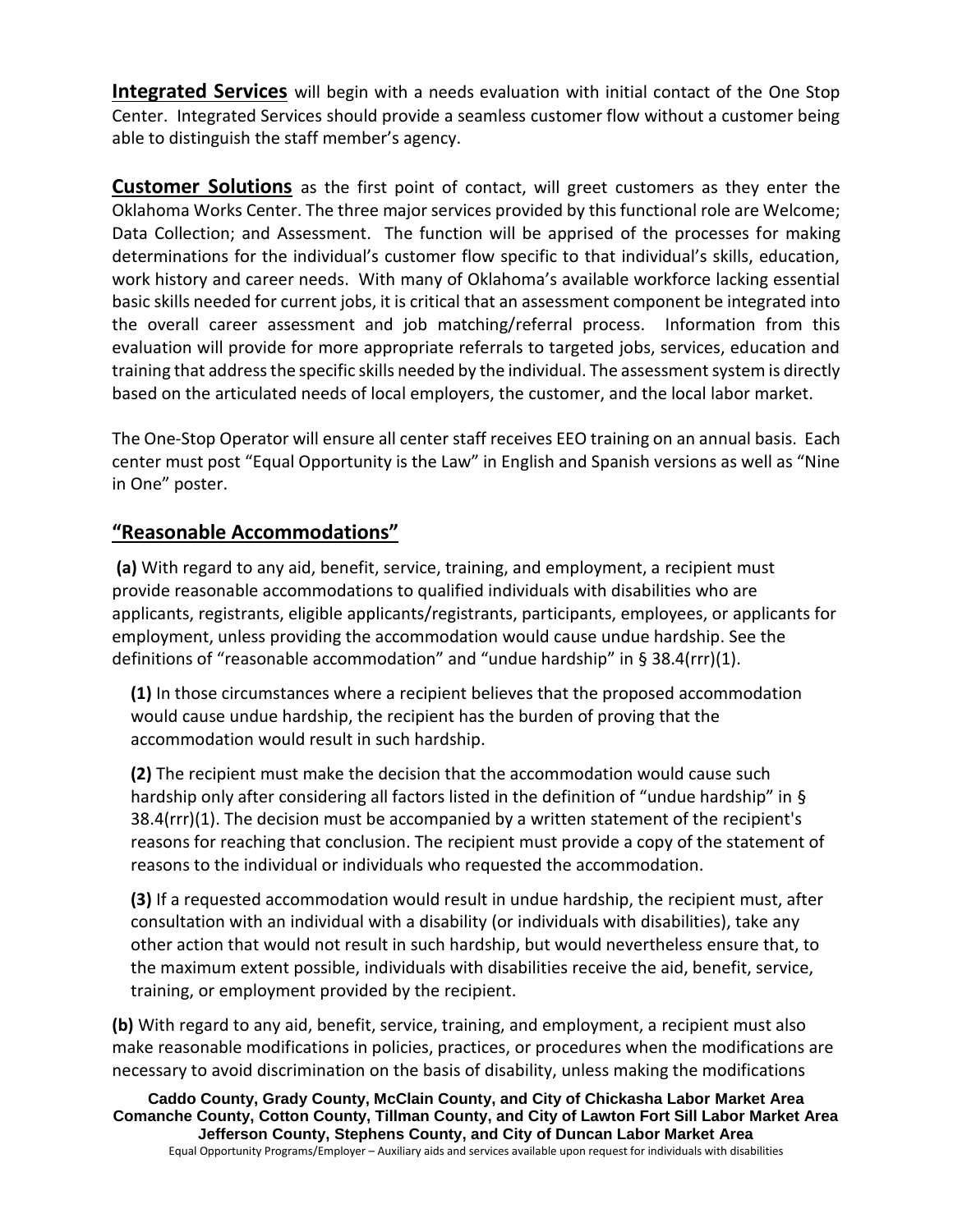would fundamentally alter the nature of the service, program, or activity. See the definition of "fundamental alteration" in [§ 38.4\(z\).](https://www.law.cornell.edu/cfr/text/29/38.4#z)

**(1)** In those circumstances where a [recipient](https://www.law.cornell.edu/definitions/index.php?width=840&height=800&iframe=true&def_id=5ba810ea4dc0b0517b1725cf5fc8520f&term_occur=10&term_src=Title:29:Subtitle:A:Part:38:Subpart:A:38.14) believes that the proposed modification would fundamentally alter the program, activity, or service, the [recipient](https://www.law.cornell.edu/definitions/index.php?width=840&height=800&iframe=true&def_id=5ba810ea4dc0b0517b1725cf5fc8520f&term_occur=11&term_src=Title:29:Subtitle:A:Part:38:Subpart:A:38.14) has the burden of proving that the modification would result in such an alteration.

**(2)** The [recipient](https://www.law.cornell.edu/definitions/index.php?width=840&height=800&iframe=true&def_id=5ba810ea4dc0b0517b1725cf5fc8520f&term_occur=12&term_src=Title:29:Subtitle:A:Part:38:Subpart:A:38.14) must make the decision that the modification would result in such an alteration only after considering all factors listed in the definition of "fundamental alteration" in [§ 38.4\(z\).](https://www.law.cornell.edu/cfr/text/29/38.4#z) The decision must be accompanied by a written statement of the [recipient'](https://www.law.cornell.edu/definitions/index.php?width=840&height=800&iframe=true&def_id=5ba810ea4dc0b0517b1725cf5fc8520f&term_occur=14&term_src=Title:29:Subtitle:A:Part:38:Subpart:A:38.14)s reasons for reaching that conclusion. The [recipient](https://www.law.cornell.edu/definitions/index.php?width=840&height=800&iframe=true&def_id=5ba810ea4dc0b0517b1725cf5fc8520f&term_occur=13&term_src=Title:29:Subtitle:A:Part:38:Subpart:A:38.14) must provide a copy of the statement of reasons to the individual or individuals who requested the modification.

**(3)** If a modification would result in a [fundamental alteration,](https://www.law.cornell.edu/definitions/index.php?width=840&height=800&iframe=true&def_id=3518ee74f870b6afee186d1de091aa9e&term_occur=1&term_src=Title:29:Subtitle:A:Part:38:Subpart:A:38.14) the [recipient](https://www.law.cornell.edu/definitions/index.php?width=840&height=800&iframe=true&def_id=5ba810ea4dc0b0517b1725cf5fc8520f&term_occur=15&term_src=Title:29:Subtitle:A:Part:38:Subpart:A:38.14) must take any other action that would not result in such an alteration, but would nevertheless ensure that, to the maximum extent possible, individuals with disabilities receive the aid, benefits, services, training, or employment provided by the [recipient.](https://www.law.cornell.edu/definitions/index.php?width=840&height=800&iframe=true&def_id=5ba810ea4dc0b0517b1725cf5fc8520f&term_occur=16&term_src=Title:29:Subtitle:A:Part:38:Subpart:A:38.14)

**The Skills Development function** is a level of services leading to the development of skills necessary to allow an individual the opportunity to participate in the labor market. The Skill Development purpose is to provide skill development services, on an individualized or group basis in the fastest and least expensive manner that will ensure the highest earnings possible for the individual customer based on his/her needs, skills, education, work experience and motivation. All customers received by this team will be through referrals from another agency, through assistance or referral of the Customer Solutions Function, Staffing Solutions Function.

The SDF is responsible for the following activities, as applicable to the individual customer and may provide additional services or activities as required by the customer:

a. For customer's showing a need for job search and job readiness skills, Job Search workshops will be scheduled by a member of the SDF in coordination with the regularly scheduled workshops in each local area or by completing a career interest inventory. Lack of job readiness and job search skills would be determined when the customer shows a need for assistance under "Poor work history or prospects" in the "Needs and Barriers" of the "Demographics Information" section of the "Universal Information" section of the OSL.

**The Staffing Solutions Function** is a level of services for job search, job development, job referrals, job placement and follow-up for job retention. Functions of this role include reviewing information, skills, qualifications and education to determine if the customer is job ready. If the customer is job ready, the staff will refer and place qualified customers into appropriate employment. If the customer is found unable to obtain or retain employment, the customer will be referred to the appropriate function or via 'direct linkage" to the agency who is the best fit for the customer's needs. This Functional Role will also be responsible for providing rapid response services when area businesses announce lay-offs or closure to be coordinated with SCOWB.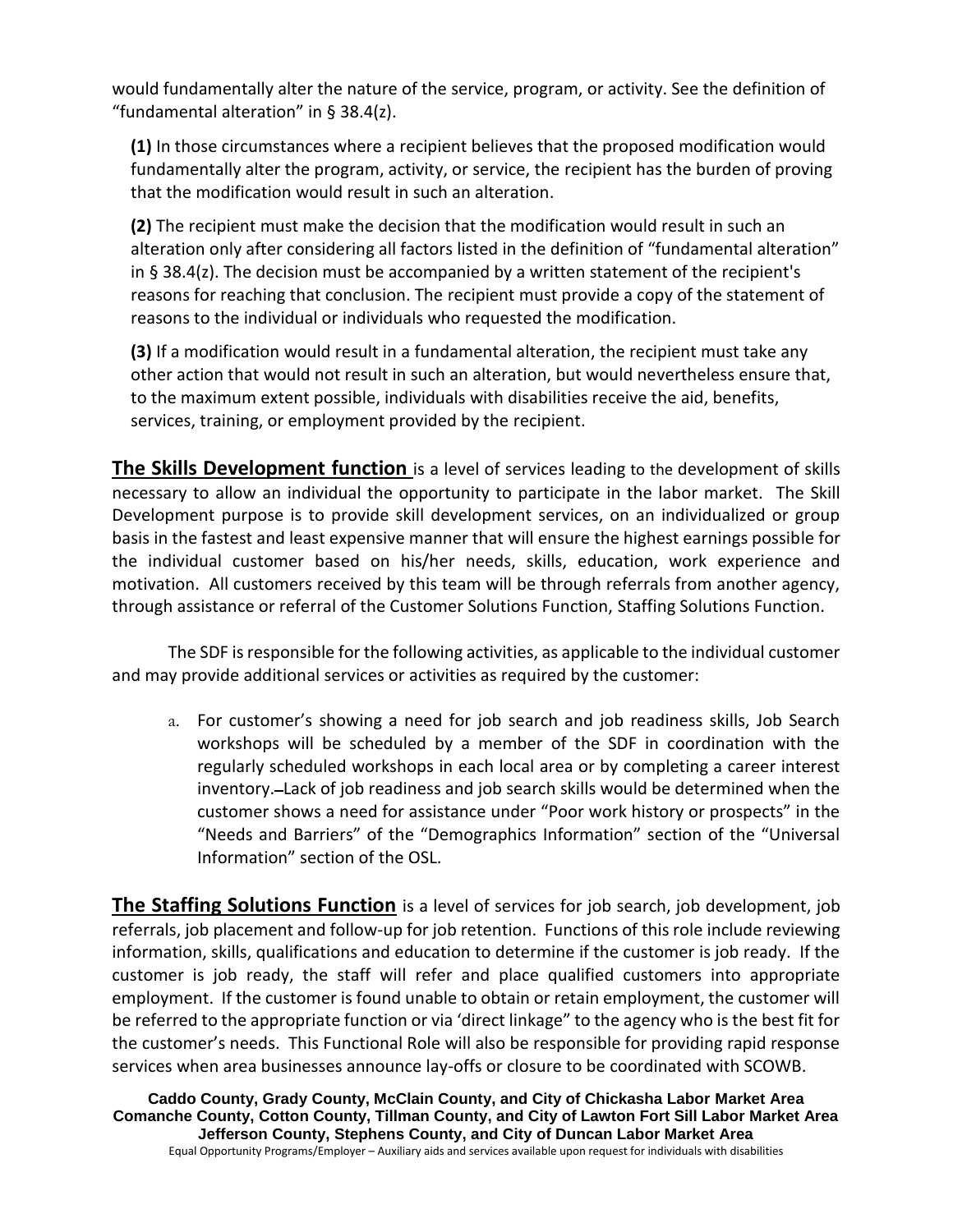#### **Internet Usage**

Oklahoma Works Internet Users Shall:

- Cooperate and follow instructions from Oklahoma Works staff members.
- Promptly relinquish the computer to a staff member when asked.
- Consult an Oklahoma Works staff person before inserting any thumb-drive or memory

card into an Oklahoma Works Computer.

Oklahoma Works Internet Users Shall Not:

- Interfere with or disrupt network users, services, or equipment.
- Make any attempt to damage computer equipment or software.
- Make any attempt to alter software configurations.
- Make any attempt to cause degradation of system performance.
- Use any OESC work station for illegal or criminal purposes.
- Access pornographic or gambling sites.
- Violate copyright laws or software licensing agreements while using the Internet computer.
- Engage in any activity which is deliberately malicious, libelous or slanderous.
- Install or download any software.

Members of the public may use this Internet access to look for employment, obtain information concerning prospective employment, prepare resumes, and any other activity associated with searching for employment. A copy of this rule may be obtained from an Oklahoma Works representative. Internet users must comply with all policies and rules or risk losing their Internet privileges at Oklahoma Works.

Oklahoma Works computers are property of Oklahoma Works and will be monitored and checked randomly to determine if inappropriate material has been accessed by the Internet user. Oklahoma Works is not liable for any material that the user may find on the Internet that is inaccurate, incomplete, out of date, or personally offensive to the user. Oklahoma Works assumes no liability for damages, direct or indirect, that may occur to the user or the user's data as a result of being connected to any Oklahoma Works Internet service. Use of the Internet at Oklahoma Works is a privilege, not a right. Minors must be supervised by a parent or responsible adult when using Oklahoma Works' Internet service. Violation of the rules set forth above will result in imposition of the penalties set forth in OESC Rule 240:5-3-4 which can result in the following actions include cancellation of the Internet privileges in the Oklahoma Works office:

If an Internet user is found to have violated any of the restrictions set out in 240:5-3-3, the user will receive a warning for the first violation, a 30 day suspension for the second violation, and an indefinite suspension for the third violation.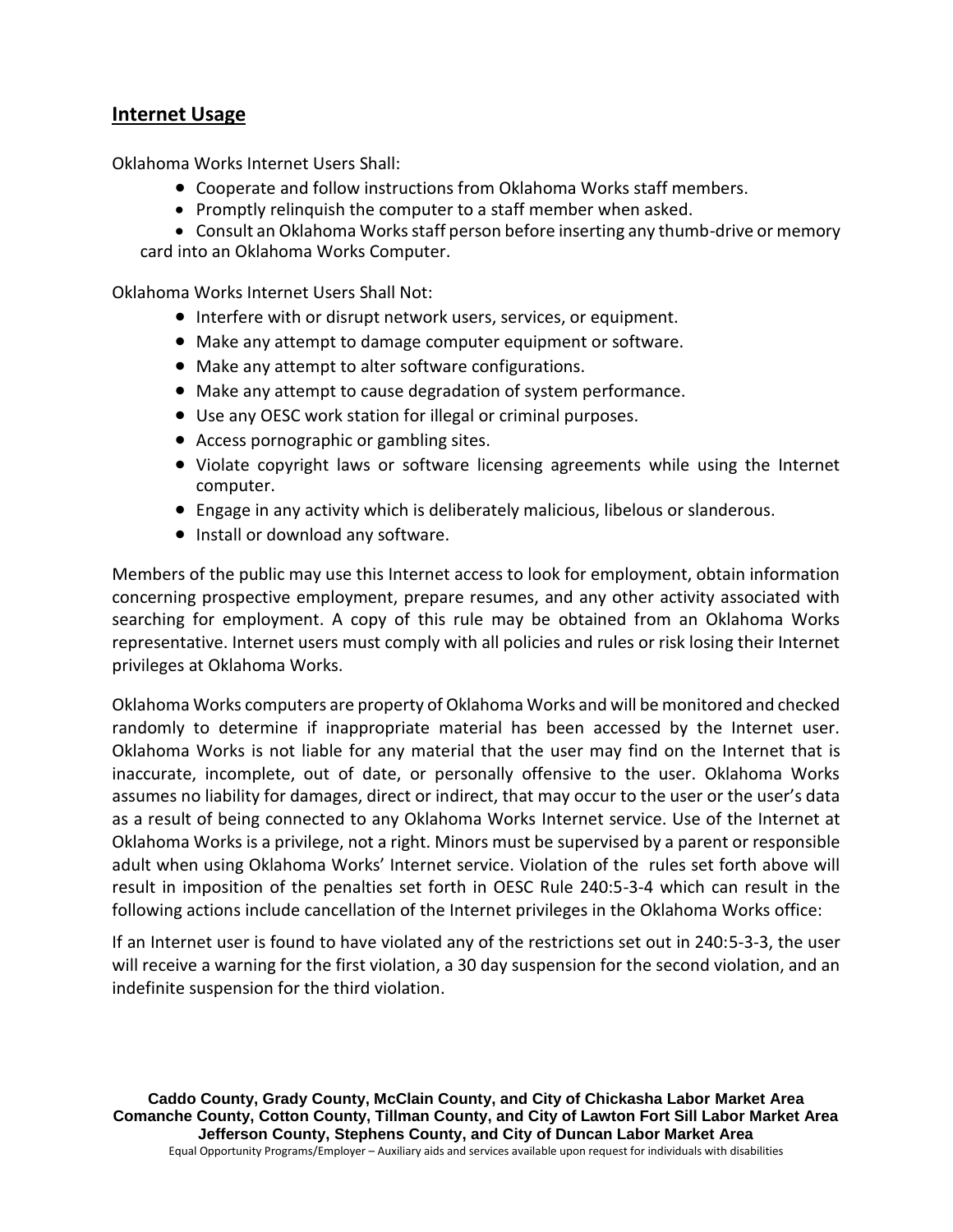| <b>BUSINESS SERVICES</b>                                                                               |                                                                                                    |                                                                                                                                                             |  |
|--------------------------------------------------------------------------------------------------------|----------------------------------------------------------------------------------------------------|-------------------------------------------------------------------------------------------------------------------------------------------------------------|--|
| Serve as a single point of contact for<br>businesses, responding to all<br>requests in a timely manner | Provide information and services<br>related to Unemployment<br>Insurance taxes and claims          | Assist with disability and<br>communication<br>accommodations, including job<br>coaches                                                                     |  |
| Conduct outreach regarding Local<br>workforce system's services and<br>products                        | Conduct on-site Rapid Response<br>activities regarding closures and<br>downsizings                 | Develop On-the-Job Training (OJT)<br>contracts, incumbent worker<br>contracts, or pay-for-performance<br>contract strategies                                |  |
| Provide access to labor market<br>information                                                          | Provide customized recruitment and<br>job applicant screening, assessment<br>and referral services | Provide employer and industry<br>cluster-driven Occupational Skills<br>Training through Individual<br>Training Accounts with eligible<br>training providers |  |
| Assist with the interpretation of<br>labor market information                                          | Conduct job fairs                                                                                  | Develop customized training<br>opportunities to meet specific<br>employer and/or industry<br>cluster needs                                                  |  |
| Use of one-stop center facilities<br>for recruiting and interviewing job<br>applicants                 | Consult on human resources issues                                                                  | Coordinate with employers to<br>develop and implement layoff<br>aversion strategies                                                                         |  |
| Post job vacancies in the state labor<br>exchange system and take and fill job<br>orders               | Provide information<br>regarding disability<br>awareness issues                                    | Provide incumbent worker<br>upgrade training through various<br>modalities                                                                                  |  |
| Provide information regarding<br>workforce development initiatives<br>and programs                     | Provide information regarding<br>assistive technology and<br>communication<br>accommodations       | Develop, convene, or<br>implement industry or sector<br>partnerships                                                                                        |  |
| Provide information regarding Tax<br>Credits                                                           | Provide Career Pathways                                                                            | <b>Provide Basic Skills Training</b>                                                                                                                        |  |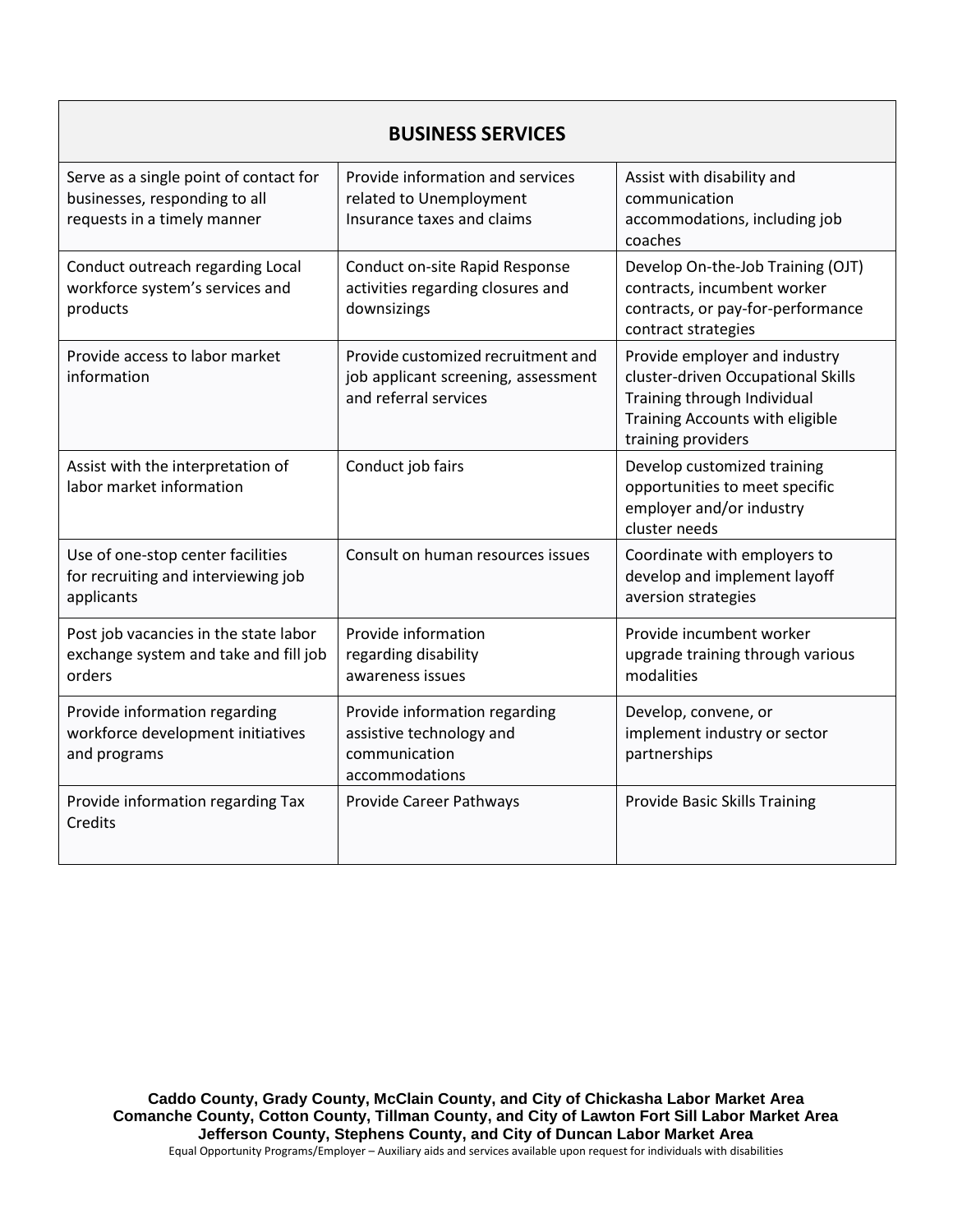## **JOB SEEKER SERVICES**

| <b>Basic Career Services</b>                                                                                                                                                         | <b>Individualized Career Services</b>                                                                                                                                                                                                                                                                         | <b>Training</b>                                                                                                                                                    |
|--------------------------------------------------------------------------------------------------------------------------------------------------------------------------------------|---------------------------------------------------------------------------------------------------------------------------------------------------------------------------------------------------------------------------------------------------------------------------------------------------------------|--------------------------------------------------------------------------------------------------------------------------------------------------------------------|
| Outreach, intake and orientation to the<br>information, services, programs, tools<br>and resources available through<br>the Local workforce system                                   | Comprehensive and<br>specialized<br>assessments of skills levels and<br>service needs                                                                                                                                                                                                                         | Occupational skills training through<br><b>Individual Training Accounts (ITAs)</b>                                                                                 |
| Initial assessments of skill level(s),<br>aptitudes, abilities and supportive<br>service needs                                                                                       | Development of an individual<br>employability development plan to<br>identify employment goals,<br>appropriate achievement objectives,<br>and appropriate combination of<br>services for the customer to achieve<br>the employment goals                                                                      | Adult education and literacy activities,<br>including English language acquisition<br>(ELA), provided in combination with the<br>training services described above |
| In and out of area job search and<br>placement assistance (including<br>provision of information on in-demand<br>industry sectors and occupations and<br>non-traditional employment) | Referral to training services                                                                                                                                                                                                                                                                                 | On-the-Job Training (OJT)                                                                                                                                          |
| Access to employment opportunity<br>and labor market information                                                                                                                     | Group counseling                                                                                                                                                                                                                                                                                              | Incumbent Worker Training                                                                                                                                          |
| Performance information and program<br>costs for eligible providers of training,<br>education, and workforce<br>services                                                             | Literacy activities related to work<br>readiness                                                                                                                                                                                                                                                              | Programs that combine workplace<br>training with related instruction which<br>may include cooperative education                                                    |
| Information on performance of the<br>Local workforce system                                                                                                                          | Individual counseling and career<br>planning                                                                                                                                                                                                                                                                  | Training programs operated by the<br>private sector                                                                                                                |
| Information on the availability of<br>supportive services and referral to<br>such, as appropriate                                                                                    | Case management for customers seeking<br>training services; individual in<br>and out of area job search, referral<br>and placement assistance                                                                                                                                                                 | Skill upgrading and retraining                                                                                                                                     |
| Information and meaningful<br>assistance on Unemployment<br>Insurance claim filing                                                                                                   | Work experience, transitional jobs,<br>registered apprenticeships, and<br>internships                                                                                                                                                                                                                         | <b>Entrepreneurial training</b>                                                                                                                                    |
| Determination of potential eligibility<br>for workforce Partner services,<br>programs, and referral(s)                                                                               | Workforce preparation services (e.g.,<br>development of learning skills,<br>punctuality, communication skills,<br>interviewing skills, personal<br>maintenance, literacy skills, financial<br>literacy skills, and professional conduct)<br>to prepare individuals for<br>unsubsidized employment or training | Customized training conducted with a<br>commitment by an employer or group of<br>employers to employ an individual upon<br>successful completion of the training   |
| Information and assistance in applying<br>for financial aid for training<br>and education programs not provided<br>under WIOA                                                        | Post-employment follow-up services<br>and support                                                                                                                                                                                                                                                             | Other training services as determined by<br>the workforce partner's governing rules                                                                                |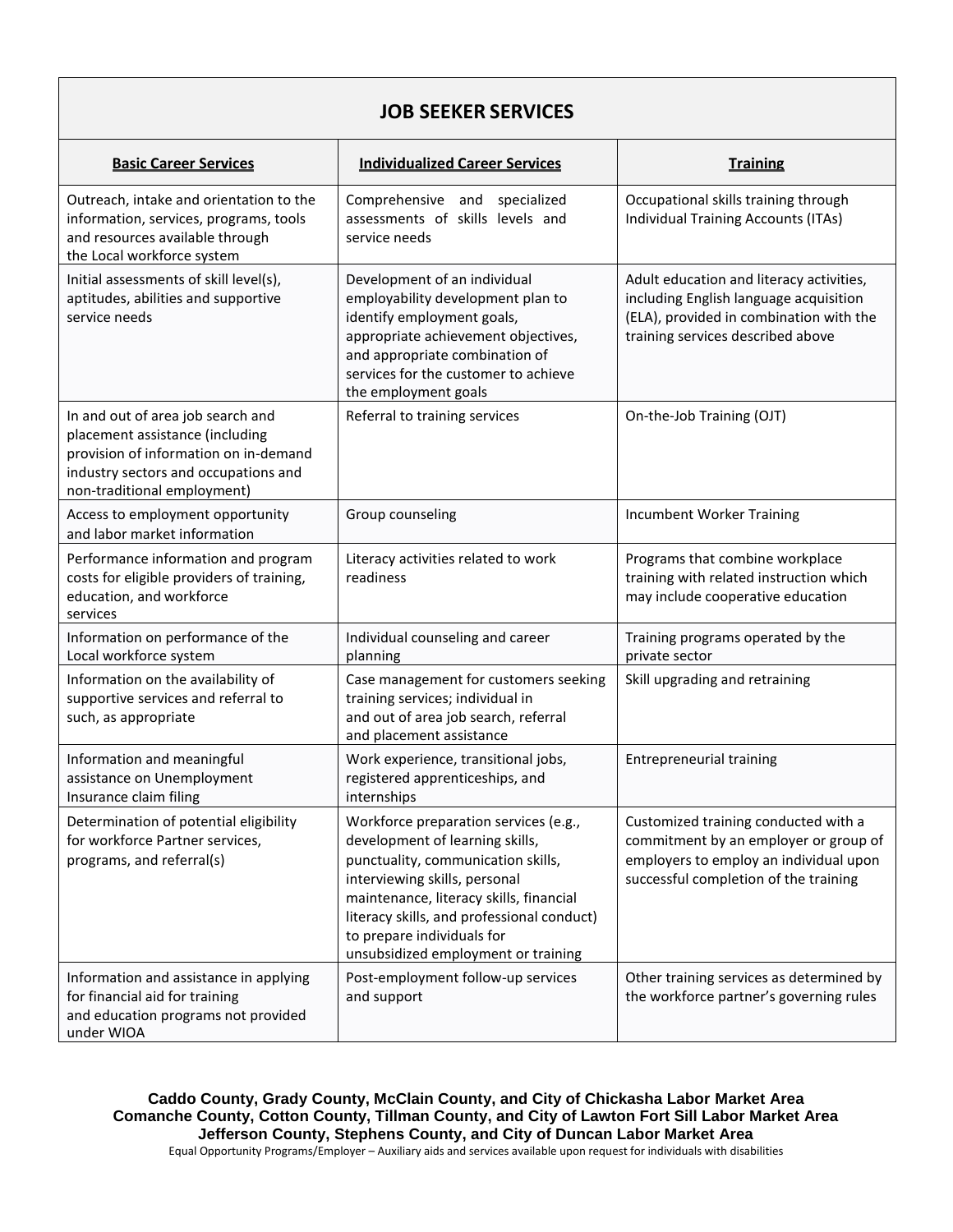### **YOUTH SERVICES**

| Tutoring, study skills training, instruction, and<br>evidence- based dropout prevention and recovery<br>strategies that lead to completion of the requirements<br>for a secondary school diploma or its recognized<br>equivalent (including a recognized certificate of<br>attendance or similar document for individuals with<br>disabilities) or for a recognized postsecondary<br>credential. | Alternative secondary school services, or<br>dropout recovery services, as appropriate.                                                                                                                                                                 |
|--------------------------------------------------------------------------------------------------------------------------------------------------------------------------------------------------------------------------------------------------------------------------------------------------------------------------------------------------------------------------------------------------|---------------------------------------------------------------------------------------------------------------------------------------------------------------------------------------------------------------------------------------------------------|
| Paid and unpaid work experiences that have as a<br>component academic and occupational education,<br>which may include:<br>Summer employment opportunities and other<br>employment opportunities available throughout the<br>school year,<br>pre-apprenticeship programs,<br>internships and job shadowing,<br>and on-the-job training<br>opportunities.                                         | Occupational skill training, which shall include<br>priority consideration for training programs that lead<br>to recognized postsecondary credentials that are<br>aligned with in-demand industry sectors or<br>occupations in the local area involved. |
| Education offered concurrently with and in the same<br>context as workforce preparation activities and training<br>for a specific occupation or occupational cluster.                                                                                                                                                                                                                            | Leadership development opportunities, which may<br>include community service and peer-centered activities<br>encouraging responsibility and other positive social and<br>civic behaviors, as appropriate.                                               |
| Supportive services.                                                                                                                                                                                                                                                                                                                                                                             | Adult mentoring for the period of participation and a<br>subsequent period, for a total of not less than 12<br>months.                                                                                                                                  |
| Follow-up services for not less than 12 months after<br>the completion of participation, as appropriate.                                                                                                                                                                                                                                                                                         | Comprehensive guidance and counseling, which may<br>include drug and alcohol abuse counseling and<br>referral, as appropriate.                                                                                                                          |
| Financial literacy education.                                                                                                                                                                                                                                                                                                                                                                    | Entrepreneurial skills training.                                                                                                                                                                                                                        |
| Services that provide labor market and employment<br>information about in-demand industry sectors or<br>occupations available in the local area, such as career<br>awareness, career counseling, and career exploration<br>services.                                                                                                                                                             | Activities that help youth prepare for and transition<br>to postsecondary education and training.                                                                                                                                                       |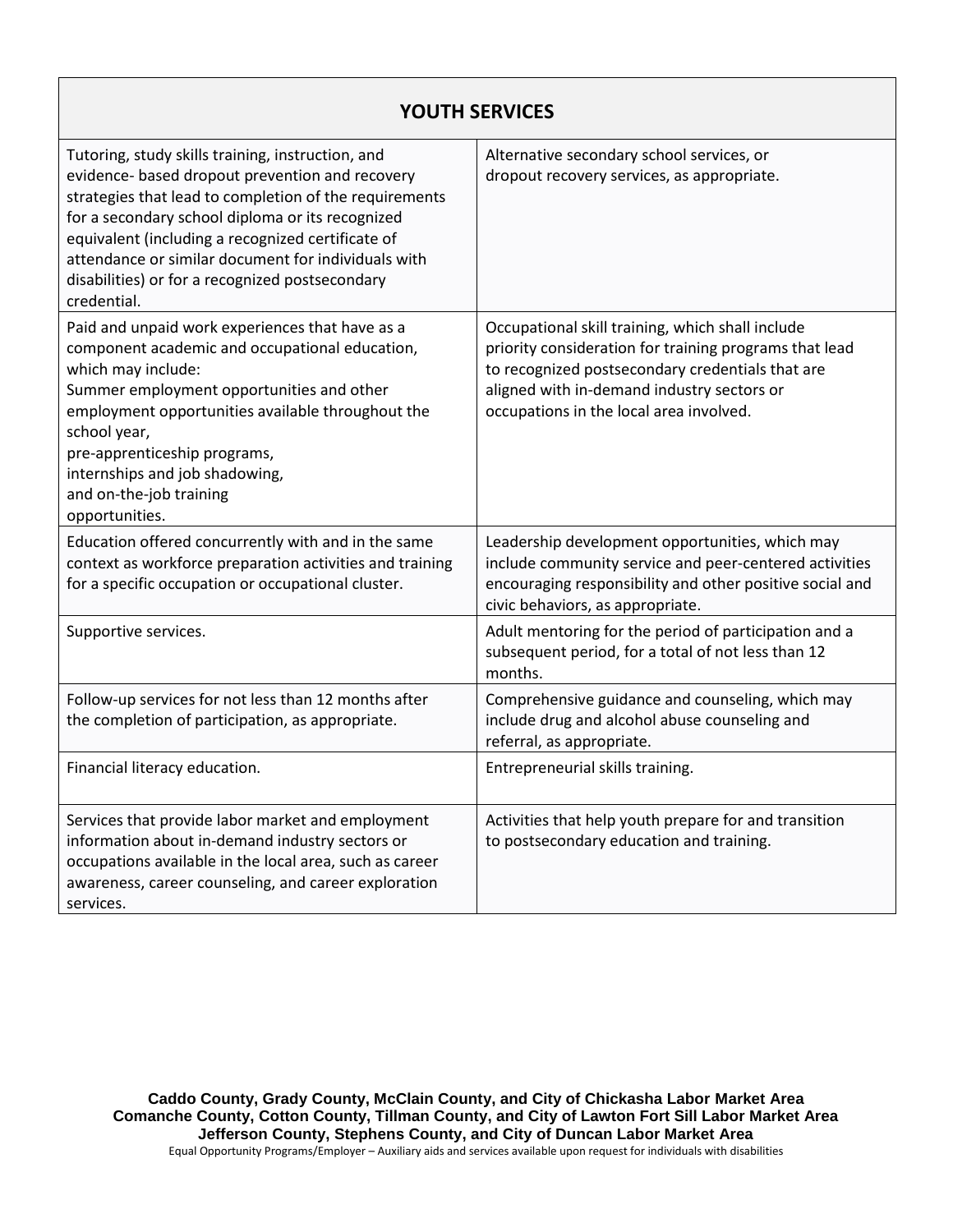#### **Program Measures**

Primary Indicators of Performance. Under section 116(b)(2)(A) of WIOA, there are six primary indicators of performance:

A. Employment Rate – 2nd Quarter After Exit: The percentage of participants who are in unsubsidized employment during the second quarter after exit from the program (for title I Youth, the indicator is the percentage of participants in education or training activities, or in unsubsidized employment during the second quarter after exit);

B. Employment Rate – 4th Quarter After Exit: The percentage of participants who are in unsubsidized employment during the fourth quarter after exit from the program (for title I Youth, the indicator is the percentage of participants in education or training activities, or in unsubsidized employment during the fourth quarter after exit);

C. Median Earnings – 2nd Quarter After Exit: The median earnings of participants who are in unsubsidized employment during the second quarter after exit from the program;

D. Credential Attainment: The percentage of those participants enrolled in an education or training program (excluding those in on-the-job training (OJT) and customized training) who attain a recognized postsecondary credential or a secondary school diploma, or its recognized equivalent, during participation in or within one year after exit from the program. A participant who has attained a secondary school diploma or its recognized equivalent is included in the percentage of participants who have attained a secondary school diploma or its recognized equivalent only if the participant also is employed or is enrolled in an education or training program leading to a recognized postsecondary credential within one year after exit from the program;

E. Measurable Skill Gains: The percentage of program participants who, during a program year, are in an education or training program that leads to a recognized postsecondary credential or employment and who are achieving measurable skill gains, defined as documented academic, technical, occupational, or other forms of progress, towards such a credential or employment. Depending on the type of education or training program, documented progress is defined as one of the following: a) Documented achievement of at least one educational functioning level of a participant who is receiving instruction below the postsecondary education level; b) Documented attainment of a secondary school diploma or its recognized equivalent; c) Secondary or postsecondary transcript or report card for a sufficient number of credit hours that shows a participant is meeting the State unit's academic standards; d) Satisfactory or better progress report, towards established milestones, such as completion of OJT or completion of one year of an apprenticeship program or similar milestones, from an employer or training provider who is providing training; or e) Successful passage of an exam that is required for a particular occupation or progress in attaining technical or occupational skills as evidenced by trade-related benchmarks such as knowledge-based exams.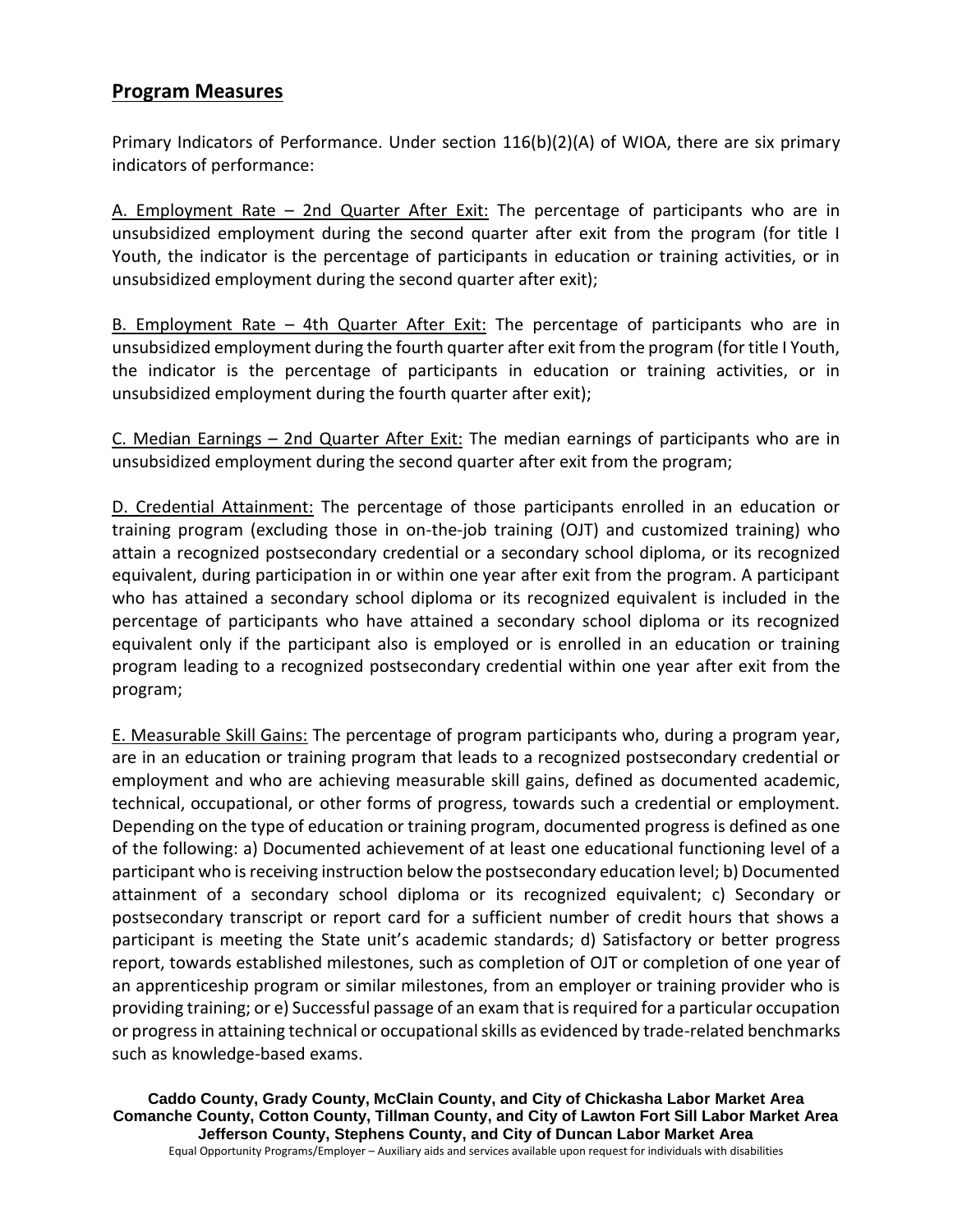F. Effectiveness in Serving Employers: WIOA sec. 116(b)(2)(A)(i)(VI) requires the Departments to establish a primary indicator of performance for effectiveness in serving employers. The Departments are piloting three approaches designed to gauge three critical workforce needs of the business community.

- Approach 1 Retention with the same employer addresses the programs' efforts to provide employers with skilled workers;
- Approach 2 Repeat Business Customers addresses the programs' efforts to provide quality engagement and services to employers and sectors and establish productive relationships with employers and sectors over extended periods of time; and
- Approach 3 Employer Penetration Rate addresses the programs' efforts to provide quality engagement and services to all employers and sectors within a State and local economy.

#### **CUSTOMER/ISSUE/COMPLAINTS PROCESS**

Customers who have been denied services due to lack of documentation and/or determined self-sufficient, may be referred back to informational services for further self-service. Any formal complaint, comments, or suggestions may be submitted in writing and will be signed by the complainant or his authorized representative. The complaint must contain the complainant's name, address and description of the complaint, to the Center Manager. Customer complaints which include service denials due to eligibility determinations should be reviewed by the Center Manager and One-Stop Operator. The Center Manager and One-Stop Operator will prepare a response to the customer which should explain the current policy and reason for denial. If eligibility has been determined incorrectly, the Center Manager will notify the customer immediately and offer services. The customer's complaint and the Center Manager's summary of the complaint and corrective action should be submitted to SCOWB, C/O Jana Farmer, 1711 SW 11th, Lawton, OK 73501, within one (1) week of the complaint. All comments and suggestions should be reviewed by the Center Manager and One Stop Operator and included in the Center Manager's Report.

SCOWB is an equal opportunity employer/program and auxiliary aids and services are available upon request to individuals with disabilities.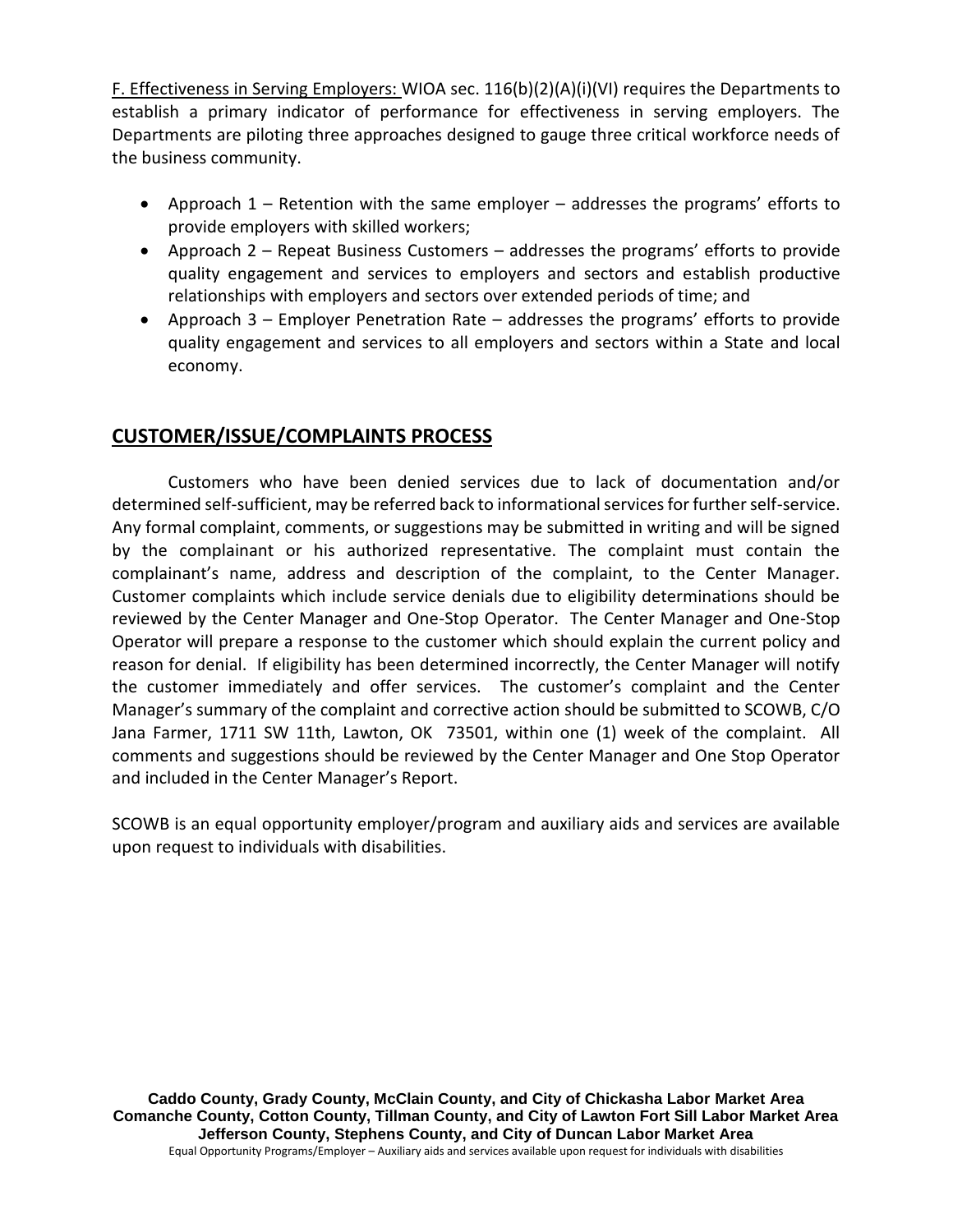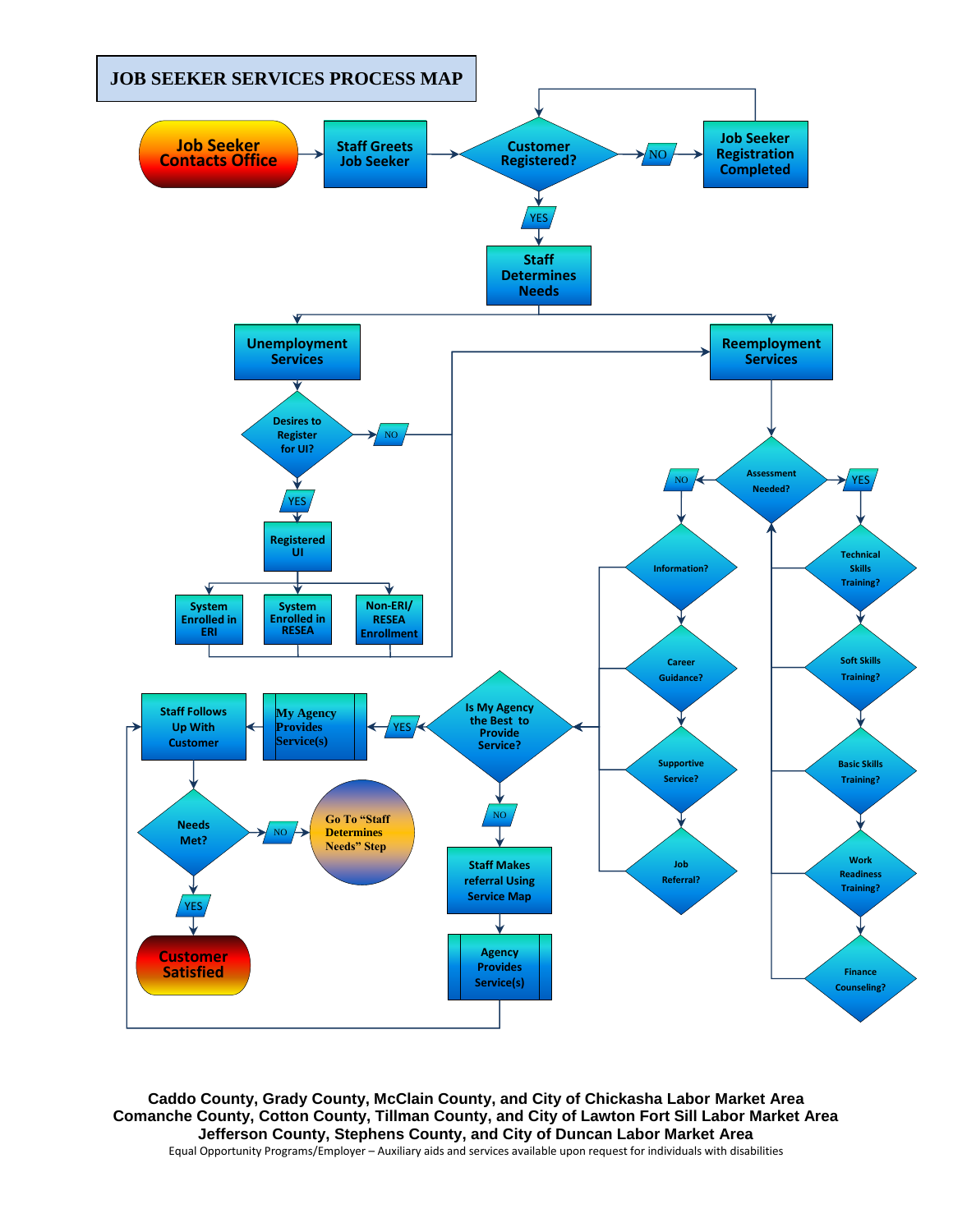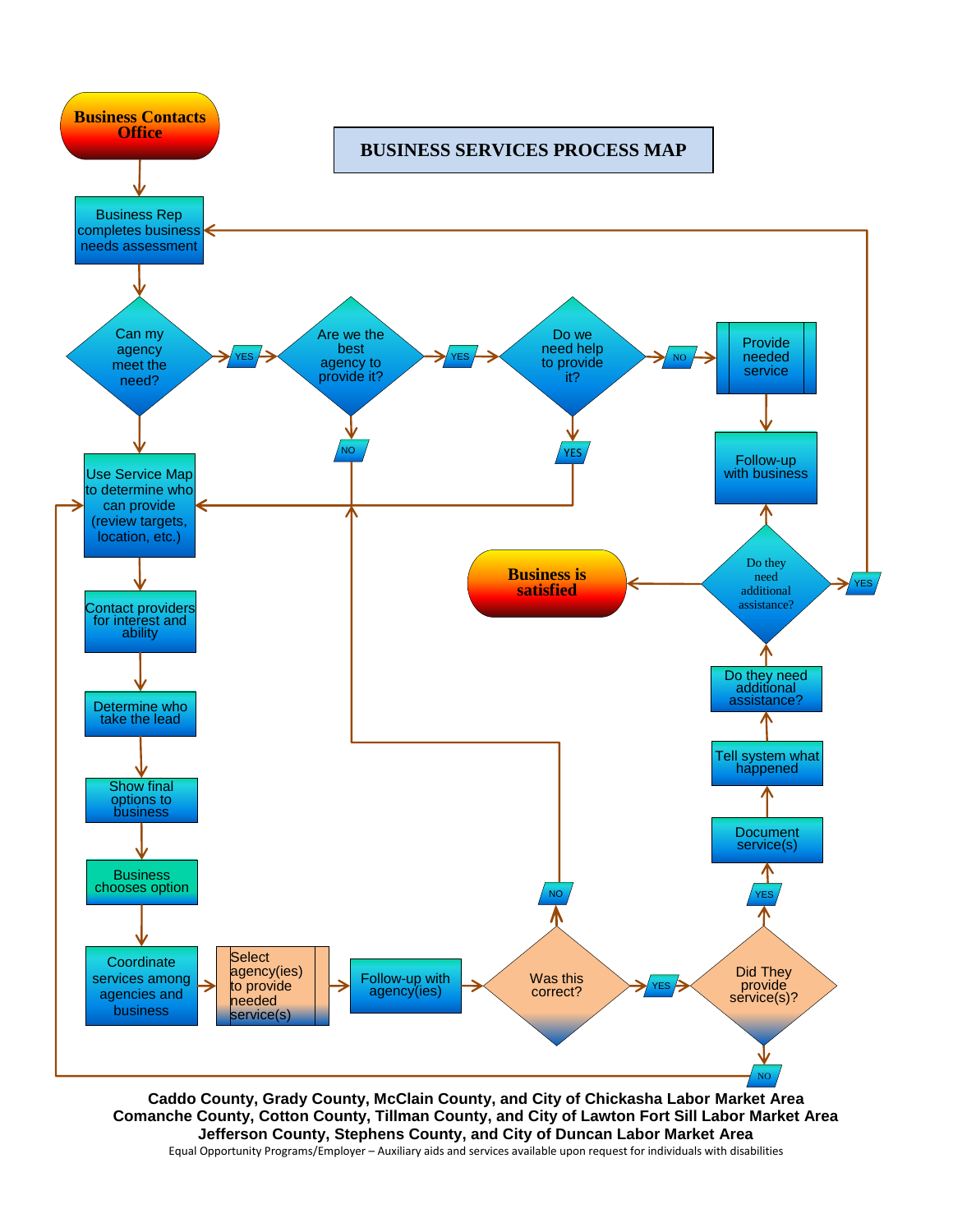#### **ORGANIZATIONAL CHART**

| <b>Name/Organization</b>                                                                              | <b>South Central Oklahoma</b><br><b>Workforce Area Title/Roles</b> | <b>Grant Program</b>                                              |
|-------------------------------------------------------------------------------------------------------|--------------------------------------------------------------------|-------------------------------------------------------------------|
| Chearlene Johnson<br>South Central Oklahoma Workforce<br><b>Board</b>                                 | <b>Board Chair</b>                                                 |                                                                   |
| Trina Madden<br>South Central Oklahoma Workforce<br>Board                                             | <b>Executive Director</b>                                          |                                                                   |
| Jana Farmer<br><b>SC Workforce Board</b>                                                              | Monitor                                                            |                                                                   |
| Lafonda Crowder<br>ResCare                                                                            | One-Stop Operator                                                  |                                                                   |
| Ken Gould<br><b>Oklahoma Employment Security</b><br>Commission (OESC)                                 | <b>OESC Area Manager</b>                                           | Wagner-Peyser                                                     |
| <b>Sissel Brown</b><br>ResCare<br><b>Workforce Services</b>                                           | <b>ResCare Operations Manager</b>                                  | Title I                                                           |
| Jackie Carter-Hill<br><b>Tammie Jones</b><br>Oklahoma Department of<br><b>Rehabilitation Services</b> | <b>DRS Area Manager</b>                                            | Title IV                                                          |
| Jeff Zachary<br>Oklahoma Department of Human<br><b>Services</b>                                       | <b>DHS Area Manager</b>                                            |                                                                   |
| Ken Jones<br><b>Association of South Central</b><br>Oklahoma Governments (ASCOG)                      | <b>ASCOG Director of Supportive</b><br>Services                    | Senior Community<br>Service Employment<br>Program (SCSEP) Title V |
| Lafonda Crowder<br><b>Candice Garcia</b><br>Work Ready Oklahoma                                       | Career Coach                                                       |                                                                   |
| Jacob Johnson<br>Red River Technology Center                                                          | <b>Business and Industry Coordinator</b>                           |                                                                   |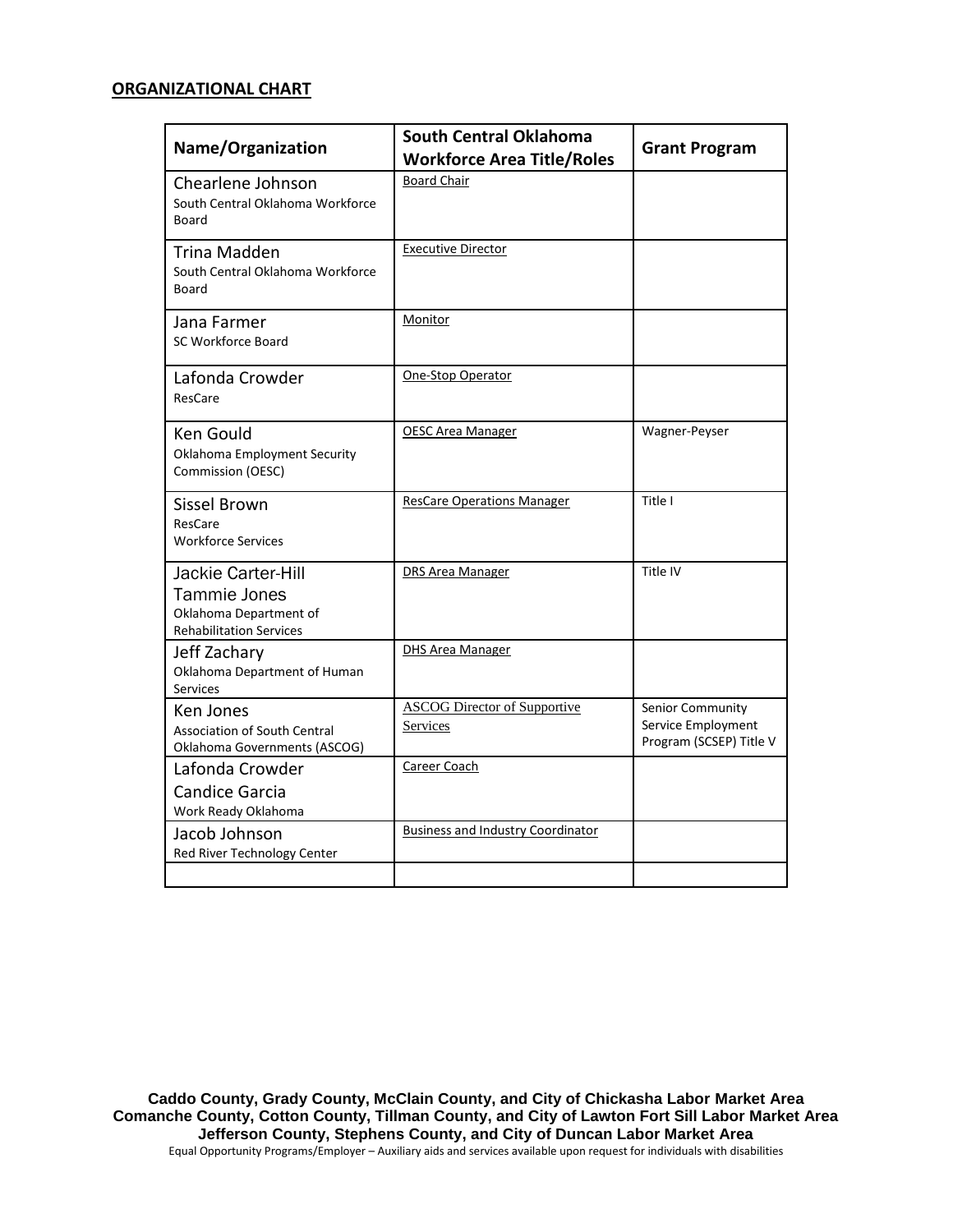#### **COMPREHENSIVE CENTER**

| Name/Organization                                                        | <b>Lawton WFC Title/Roles</b>                                                                                                                                                                                   | <b>Grant Programs</b>       |
|--------------------------------------------------------------------------|-----------------------------------------------------------------------------------------------------------------------------------------------------------------------------------------------------------------|-----------------------------|
| James Taylor<br><b>Oklahoma Employment Security</b><br>Commission (OESC) | <b>Programs Manager I</b><br><b>Facility Manager</b><br>Employment/Reemployment Services,<br>UI Services.<br>Veterans Services,<br><b>Employer Services,</b><br>Integrated Services,                            | Wagner Peyser / TAA<br>H2A/ |
| Monica Butler<br>OESC<br>Backup Timekeeper / Real Time                   | Case Management / Employment<br><b>Specialist WSS III</b><br>Employment/ Reemployment Services,<br>UI Services,<br>Veterans Services,<br><b>Employer Services,</b><br><b>Integrated Services</b>                | <b>Wagner Peyser</b>        |
| <b>Sharon Chibitty</b><br>OESC<br>Supply                                 | Case Management / Employment<br><b>Specialist WSS III</b><br>Employment/ Reemployment Services,<br>UI Services,<br>Veterans Services,<br><b>Employer Services,</b><br><b>Integrated Services</b>                | <b>Wagner Peyser</b>        |
| <b>Julie Shroll</b><br>OESC                                              | <b>Specialist III</b><br>Employment/ Reemployment Services,<br>UI Services,<br>Veterans Services,<br><b>Employer Services,</b><br><b>Integrated Services</b>                                                    | <b>Wagner Peyser</b>        |
| <b>Jason Mullinex</b><br>OESC<br>Southwest Oklahoma Region               | <b>Local Veterans Employment</b><br>Representative (LVER), WSS III<br><b>Employment Search and Employer</b><br>Outreach in support to VR&E&SBE<br>Valid Veterans and Spouses                                    | JVSG / Vets                 |
| Nilsa Gonzalez<br>OESC<br>Lawton & Altus Coverage                        | <b>Disabled Veterans Outreach Program</b><br>(DVOP) Specialist, WSS III<br>Case Management, Individualized<br>Services to VR&E, SBE Clients and<br><b>Outreach to VSOs</b><br><b>Valid Veterans and Spouses</b> | JVSG / Vets                 |
| <b>Mike Forrest</b><br>OESC<br>Lawton & Duncan Coverage                  | <b>Disabled Veterans Outreach Program</b><br>(DVOP)Specialist, WSS III<br>Case Management, Individualized<br>Services to VR&E, SBE Clients and<br>Outreach to VSOs<br><b>Valid Veterans and Spouses</b>         | JVSG / Vets                 |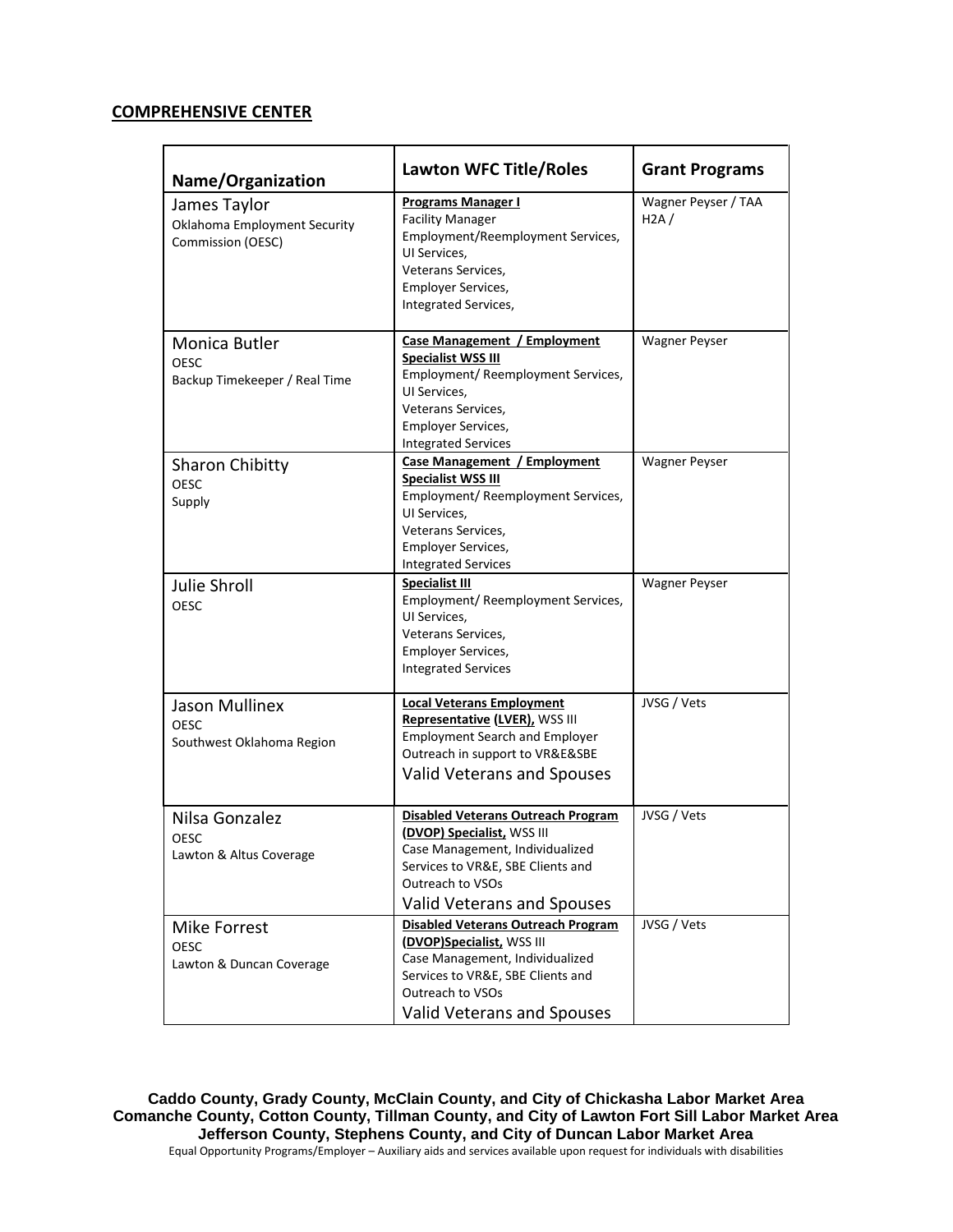| Jessica Gonzalez<br>ResCare<br><b>Workforce Services</b>                       | <b>Talent Development Specialist,</b><br>Adult and Dislocated Worker, Youth,<br>and Integrated Services<br><b>TABE Skills Assessment</b><br><b>Typing Skills Test</b> | WIOA Title I,<br><b>TAA Case Management</b>                       |
|--------------------------------------------------------------------------------|-----------------------------------------------------------------------------------------------------------------------------------------------------------------------|-------------------------------------------------------------------|
| ResCare<br><b>Workforce Services</b>                                           | <b>Youth Development Specialist</b><br>Adult and Dislocated Worker,<br>Youth, and Integrated Services<br><b>TABE Skills Assessment</b><br><b>Typing Skills Test</b>   | WIOA Title I,<br><b>TAA Case Management</b>                       |
| LaFonda Crowder<br>Work Ready Oklahoma                                         | <b>Career Coach</b>                                                                                                                                                   |                                                                   |
| Candace Garcia<br>Work Ready Oklahoma                                          | <b>Career Coach</b>                                                                                                                                                   |                                                                   |
| Norman Naumi<br>AARP                                                           | <b>AARP Representative</b>                                                                                                                                            | Senior Community<br>Service Employment<br>Program (SCSEP) Title V |
| Jackie Carter-Hill<br>Oklahoma Department of<br><b>Rehabilitation Services</b> | <b>Case Management</b>                                                                                                                                                | Title IV                                                          |
| Tammie Jones<br>Oklahoma Department of<br><b>Rehabilitation Services</b>       | <b>Case Management</b>                                                                                                                                                | Title IV                                                          |
|                                                                                |                                                                                                                                                                       |                                                                   |

#### **AFFILIATE CENTERS**

| Name/Organization                                                      | <b>Chickasha WFC Title/Roles</b>                                                                                                                                                  | <b>Grant Programs</b> |
|------------------------------------------------------------------------|-----------------------------------------------------------------------------------------------------------------------------------------------------------------------------------|-----------------------|
| Jo Richter<br><b>Oklahoma Employment Security</b><br>Commission (OESC) | <b>Programs Manager I</b><br><b>Facility Manager</b><br>Employment/Reemployment Services,<br>UI Services, Veterans Services,<br><b>Employer Services,</b><br>Integrated Services, | <b>Wagner Peyser</b>  |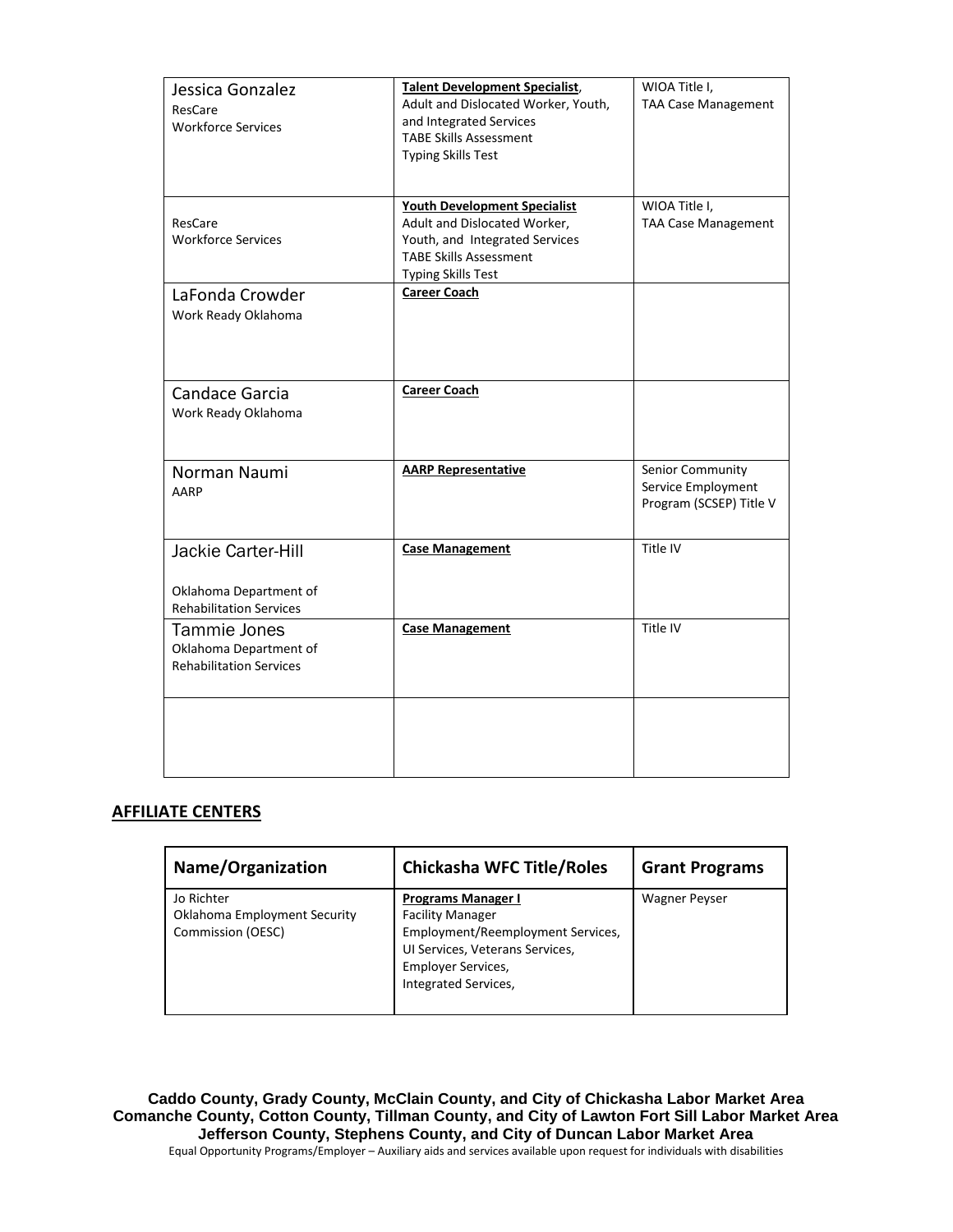| Sheila Burke                                   | <b>Workforce Services Specialist III</b><br>Employment/ Reemployment Services,<br>UI Services,<br>Veterans Services,<br><b>Employer Services,</b><br><b>Integrated Services</b>                                             | Wagner Peyser / TAA                  |
|------------------------------------------------|-----------------------------------------------------------------------------------------------------------------------------------------------------------------------------------------------------------------------------|--------------------------------------|
| Mary Stephenson                                | <b>Workforce Services Specialist III</b><br>Employment/ Reemployment Services,<br>UI Services.<br>Veterans Services.<br><b>Employer Services,</b><br><b>Integrated Services</b>                                             | <b>Wagner Peyser</b>                 |
| Christi Lindsey                                | <b>Workforce Services Specialist III</b><br><b>Workforce Services Specialist III</b><br>Employment/ Reemployment Services,<br>UI Services.<br>Veterans Services,<br><b>Employer Services,</b><br><b>Integrated Services</b> | Wagner Peyser / TAA                  |
| Jessica Forbes<br>ResCare - Workforce Services | <b>Talent Development Specialist,</b><br>Adult and Dislocated Worker, Youth,<br><b>Integrated Services</b>                                                                                                                  | WIOA Title I, TAA Case<br>Management |
| Ciara Hoff<br>ResCare - Workforce Services     | <b>Customer Service Representative</b><br>Adult and Dislocated Worker,<br>Youth, and<br><b>Integrated Services</b>                                                                                                          | WIOA Title I, TAA Case<br>Management |

| Name/Organization                                                       | <b>Duncan WFC Title/Roles</b>                                                                                                                                                        | <b>Grant Programs</b> |
|-------------------------------------------------------------------------|--------------------------------------------------------------------------------------------------------------------------------------------------------------------------------------|-----------------------|
| Chris Moore<br><b>Oklahoma Employment Security</b><br>Commission (OESC) | <b>Programs Manager I</b><br><b>Facility Manager</b><br>Employment/Reemployment<br>Services, UI Services,<br>Veterans Services,<br><b>Employer Services,</b><br>Integrated Services, | <b>Wagner Peyser</b>  |
| Retta Thompson OESC                                                     | <b>Workforce Services Specialist III</b><br>Employment/ Reemployment Services,<br>UI Services,<br>Veterans Services,<br><b>Employer Services,</b><br><b>Integrated Services</b>      | Wagner Peyser / TAA   |
| Gary Templeton OESC                                                     | <b>Workforce Services Specialist IV</b><br>Employment/ Reemployment Services,<br>UI Services,<br>Veterans Services,<br><b>Integrated Services</b>                                    | <b>Wagner Peyser</b>  |